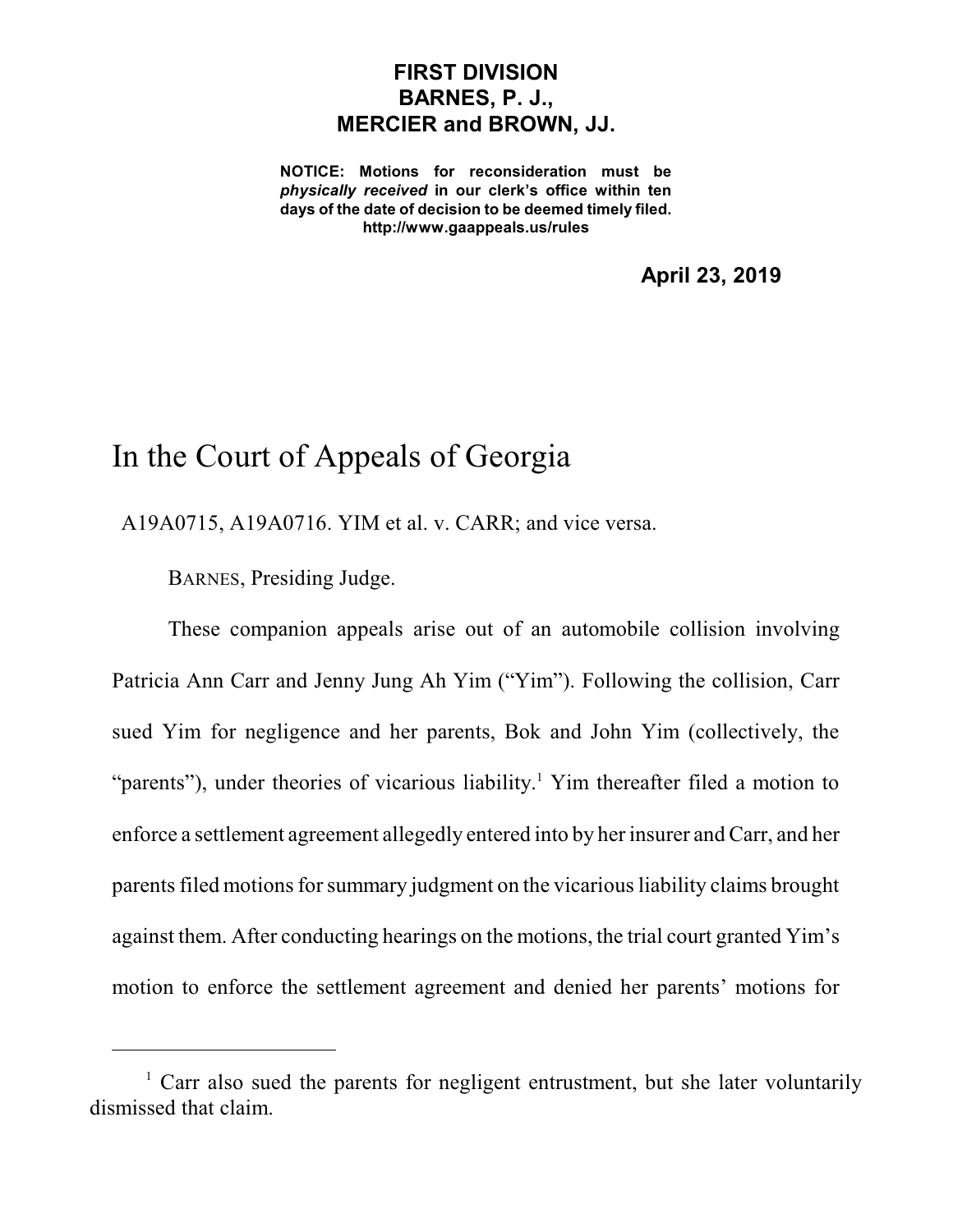summary judgment. The trial court granted the parents a certificate of immediate review from the denial of their summary judgment motions, and they filed an application for interlocutory appeal. ThisCourt granted the application, leading to the parents' appeal of the trial court's order denying their motionsfor summary judgment in Case No. A19A0715. In Case No. A19A0716, Carr cross-appeals from the trial court's order granting Yim's motion to enforce the settlement agreement.

Because the uncontroverted evidence of record showsthat Yim's parents could not be held vicariously liable for Yim's alleged negligence under the family purpose doctrine or the doctrine of respondeat superior, we reverse the trial court's denial of the parents' motions for summary judgment in Case No. A19A0715. Because there was no unequivocal acceptance of the settlement offer that Carr made to Yim's insurer, no binding settlement agreement was formed, and we therefore reverse the trial court's grant of Yim's motion to enforce the settlement agreement in Case No. A19A0716.

## *Case No. A19A0715*

1. The parents contend that the trial court erred in denying their motions for summary judgment.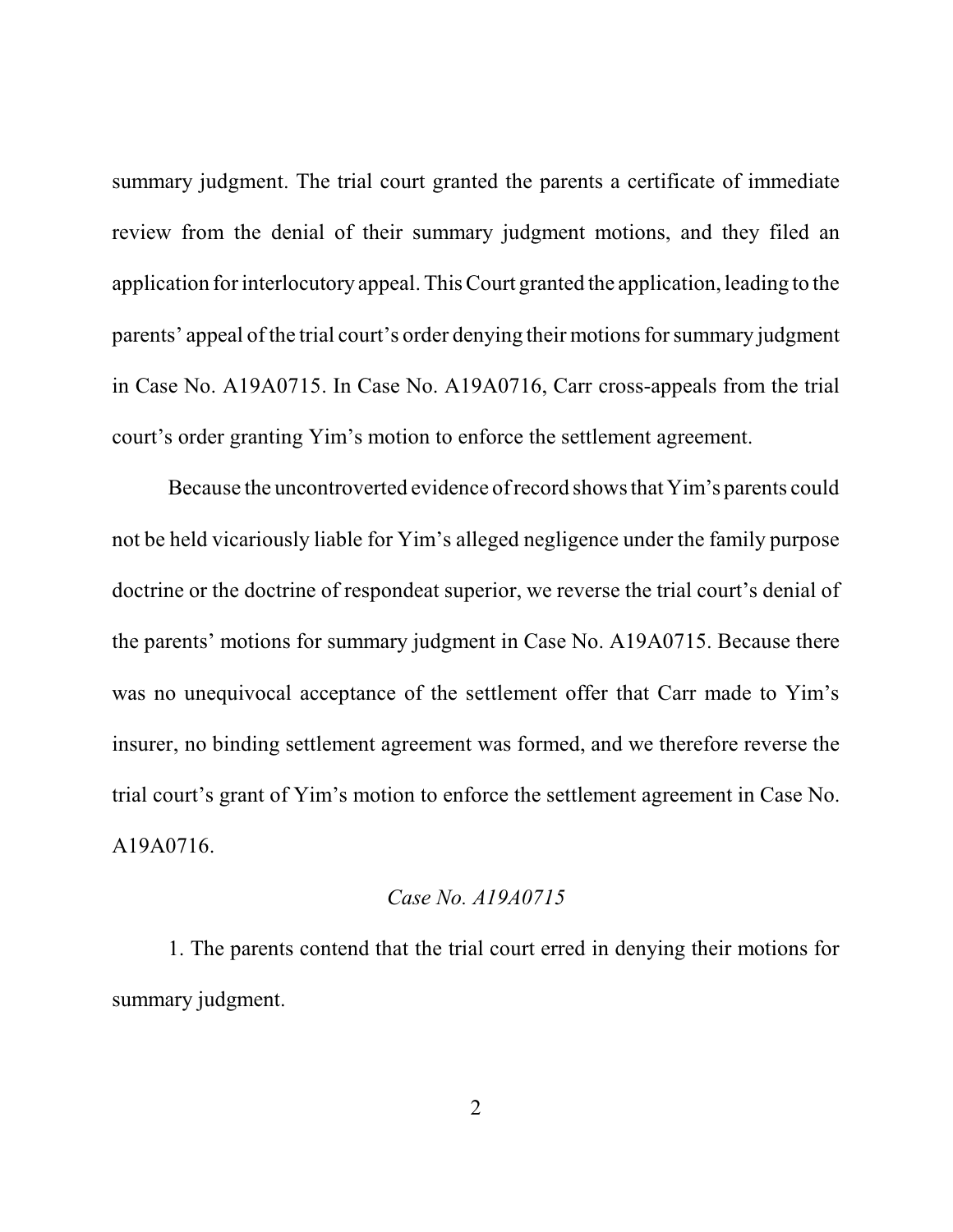Summary judgment is appropriate "if the pleadings, depositions, answers to interrogatories, and admissions on file, together with the affidavits, if any, show that there is no genuine issue as to any material fact and that the moving party is entitled to a judgment as a matter of law." OCGA  $\S$  9-11-56 (c). In reviewing the denial of a summary judgment motion, "we owe no deference to the trial court's ruling and we review de novo both the evidence and the trial court's legal conclusions. Moreover, we construe the evidence and all inferences and conclusions arising therefrom most favorably toward the party opposing the motion." (Citations and punctuation omitted.) *Bryant v. Optima Intl.*, 339 Ga. App. 696, 696 (792 SE2d 489) (2016).

Adefendant demonstrates entitlement to summary judgment byshowing that the record lacks evidence sufficient to create a jury issue on at least one essential element of the plaintiff's case. The defendant does not need to affirmatively disprove the plaintiff's case, but may prevail simply by pointing to the lack of evidence. If the defendant does so, the plaintiff cannotrest on his pleadings, but must point to specific evidence that gives rise to a triable issue of fact.

(Punctuation and footnote omitted.) *Meadows v. Diverse Power*, 296 Ga. App. 671, 671 (675 SE2d 571) (2009)*.* 

Construed in favor of Yim's parents as the non-moving parties, the evidence shows that on the morning of April 14, 2016, Yim and Carr were involved in a two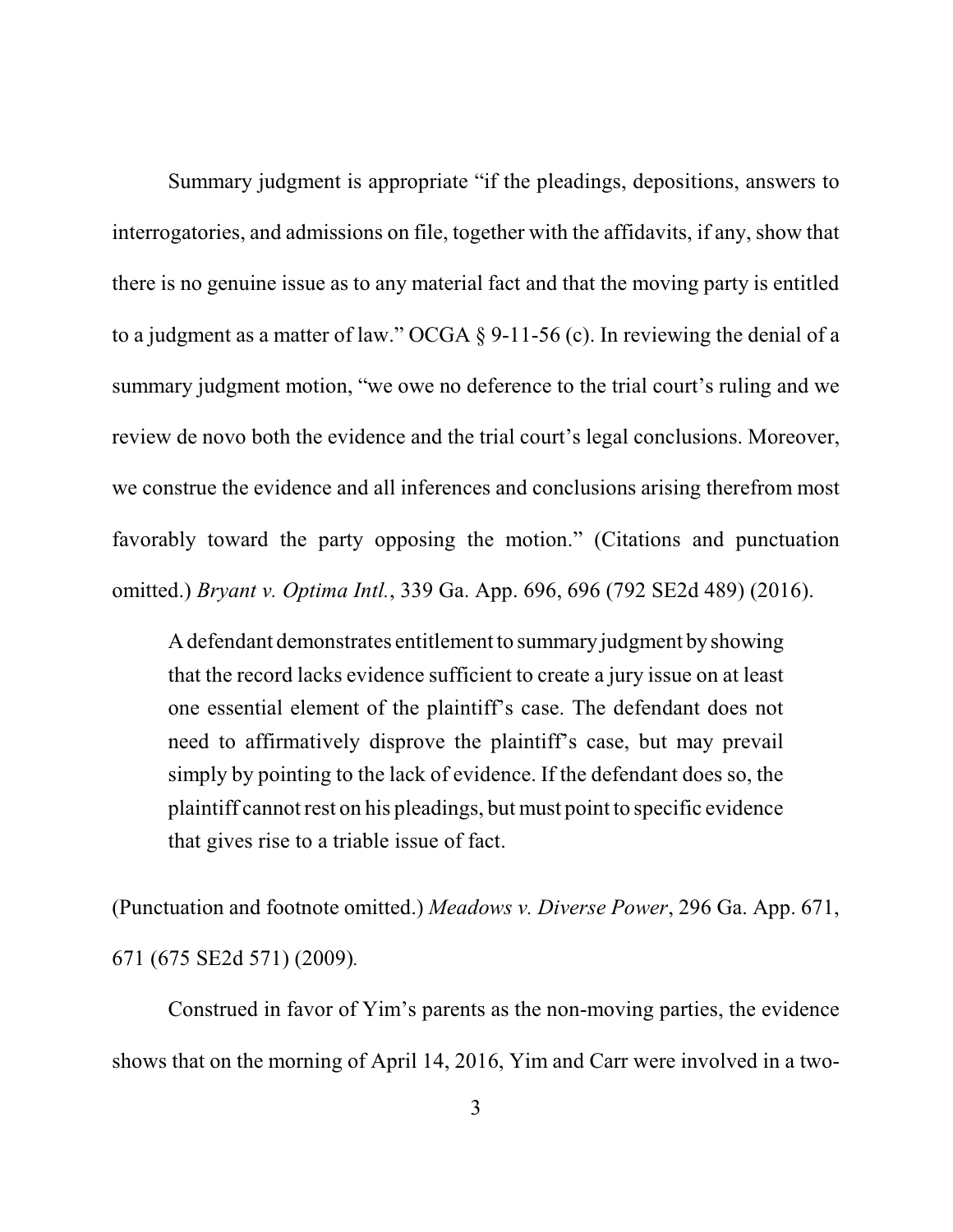car collision on West Paces Ferry Road. At the time, Yim was 28 years old, lived with her parents, and was driving a 2014 Hyundai Sonata that she co-owned with her mother. Yim's mother had co-signed the car note so that Yim could obtain a loan to pay for the vehicle, and the automobile insurance policy was in the names of Yim's parents. Yim gave her father the money for each loan payment, and he would write a check to the lender. Yimalso reimbursed her father for the insurance premiums, and she paid for all of the vehicle's gasoline and maintenance. Yim had sole possession of the car keys and did not need her parents' permission to use the car. Her parents never drove the vehicle. They testified that the car belonged to Yim, that she was an adult who made her own decisions, and that they did not control whether she drove it.

Yim worked for her father's cleaning company at a location off of West Paces Ferry Road. However, in her affidavit, Yim averred that at the time of the accident, she was "traveling to do volunteer work of [her] own choosing" and was not acting as an agent of her father. During her deposition, Yim denied that she was on her way to work for her father on the day of the accident, testified that she would search online to find volunteer opportunities with various organizations, and reiterated that she "was going to volunteer" for such an organization when the accident occurred.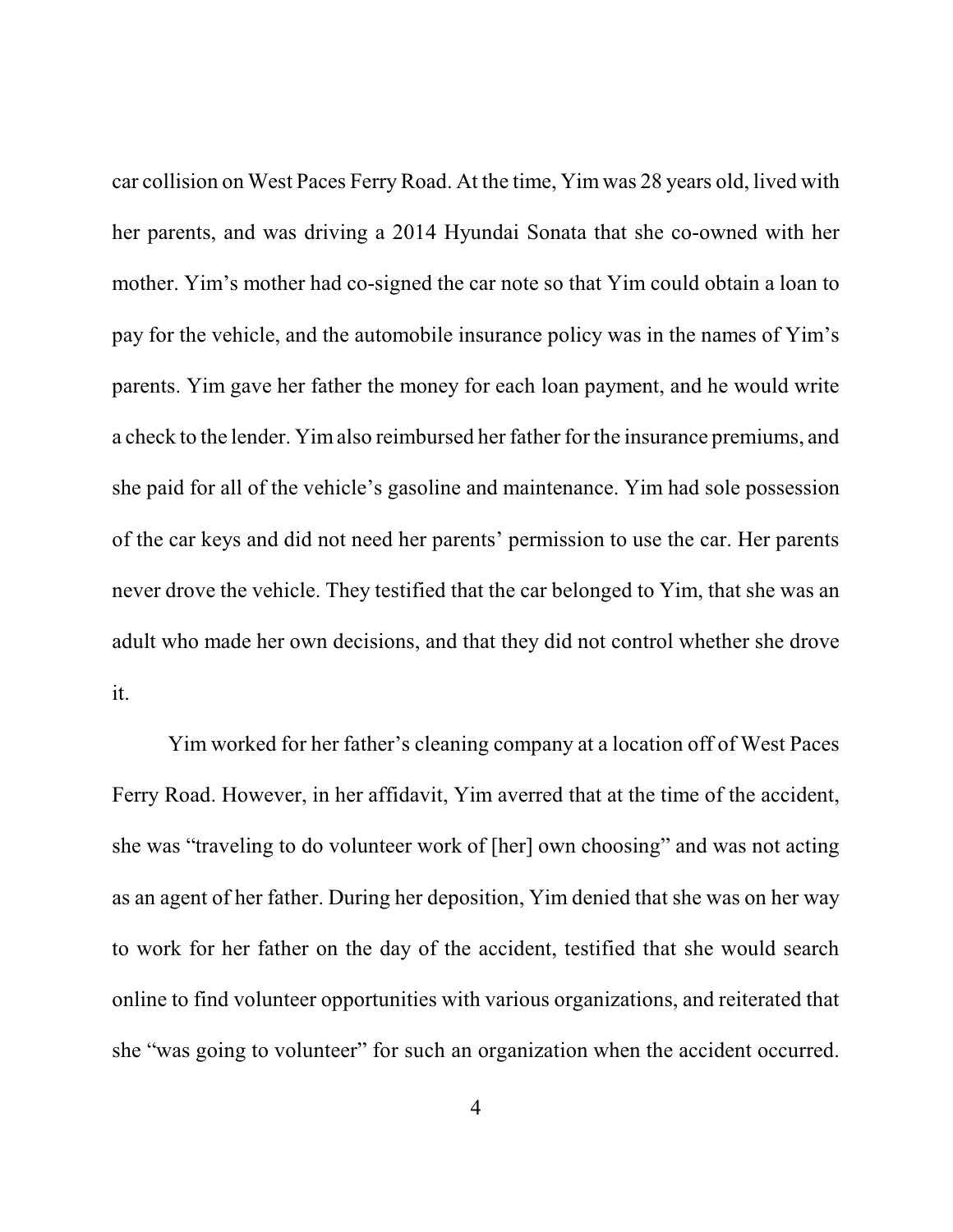In an affidavit, Yim's father averred that Yim "was not performing any task or errand for [him]" at the time of the accident. The father testified in his deposition that he had not known where Yim was going that morning and had been asleep when she left the house. During her deposition, Yim's mother denied that Yim had been "going somewhere to do something for [her] husband's company at the time of the crash."

In his motion for summary judgment, Yim's father argued that he had no ownership interest in the car and exercised no control or authority over it, and in her motion for summary judgment, Yim's mother argued that she had no control or authority over the vehicle. Carr opposed the motions, arguing that there were genuine issues of material fact as to whether Yim's parents could be held vicariously liable under the family purpose doctrine and/or the doctrine of respondeat superior. Following a hearing, the trial court denied the parents' motions for summary judgment, stating that there were genuine issues of material fact as to whether they could be held vicariously liable for Yim's alleged negligence based on the family purpose doctrine and the doctrine of respondeat superior.

(a) The parents contend that the uncontroverted evidence of record demonstrates that they cannot be held vicariously liable for Yim's alleged negligence under the family purpose doctrine. We agree.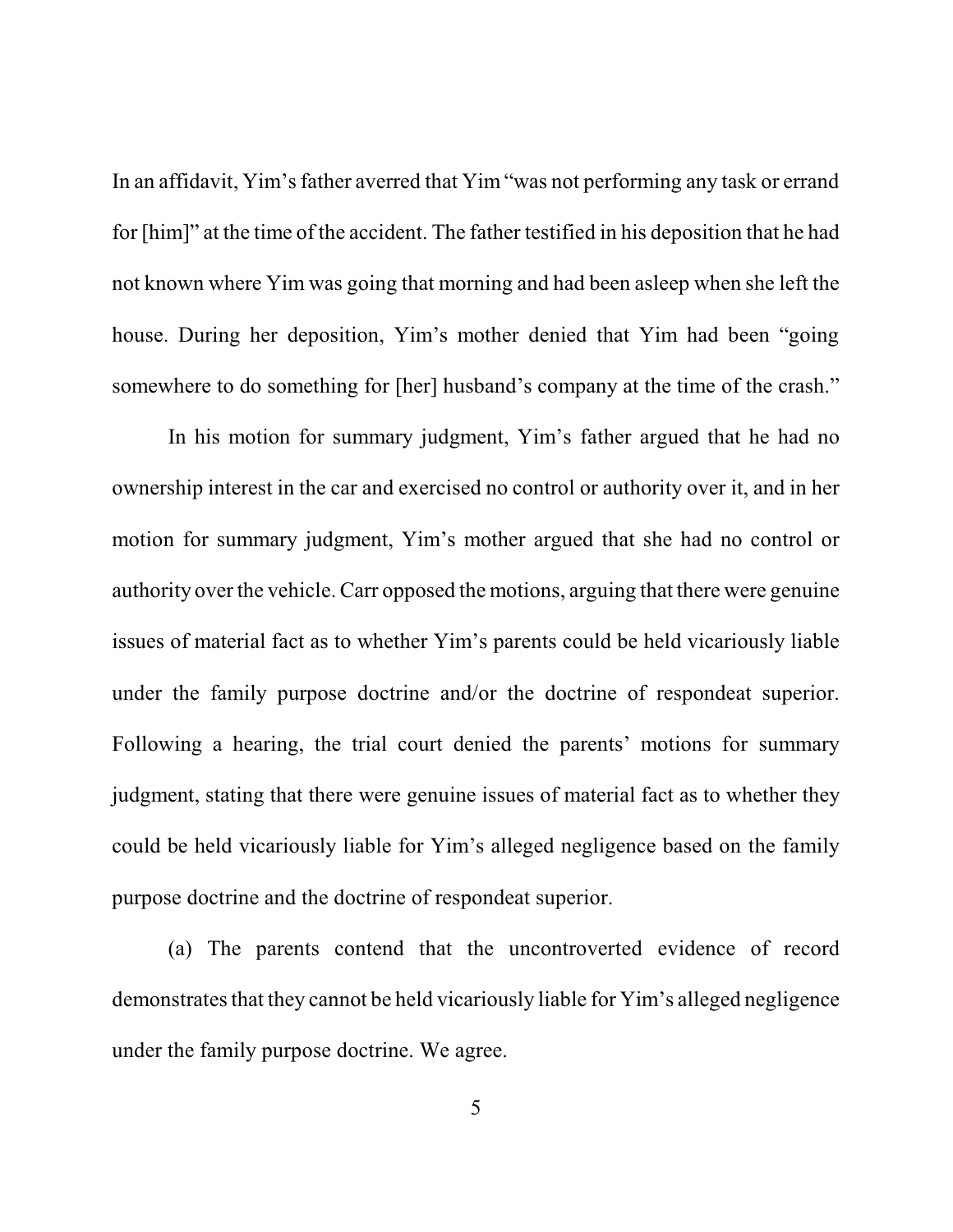The family purpose doctrine in Georgia provides that every person shall be liable for torts committed by his child by his command or in the prosecution and within the scope of his business, whether the same are committed by negligence or voluntarily. Thus, when an automobile is maintained by the owner for the use and convenience of his family, such owner is liable for the negligence of a member of the family having authority to drive the car while it is being used for a family purpose. To impose vicarious liability under the family purpose doctrine requires a two step process. First, the following four preconditions must be found present: (1) the owner of the vehicle must have given permission to a family member to drive the vehicle; (2) the vehicle's owner must have relinquished control of the vehicle to the family member; (3) the family member must be in the vehicle; and (4) the vehicle must be engaged in a family purpose. Second, and only after the above four necessary preconditions have been satisfied, the doctrine renders the defendant vicariously liable if defendant had the right to exercise such authority and control that it may be concluded that an agency relationship existed between defendant and the family member with respect to the use of the vehicle.

(Punctuation, footnotes, and emphasis omitted.) *Dashtpeyma v. Wade*, 285 Ga. App.

361, 362-363 (2) (646 SE2d 335) (2007).<sup>2</sup> See OCGA § 51-2-2. "[T]he mere fact that

<sup>&</sup>lt;sup>2</sup> "An adult child of the [car] owner may be a 'family member' within the meaning of the family purpose doctrine if the child lives in the parent's household and uses the car for a purpose for which it was provided by the parent." *Harvey v. Taylor*, 193 Ga. App. 172, 174 (387 SE2d 403) (1989).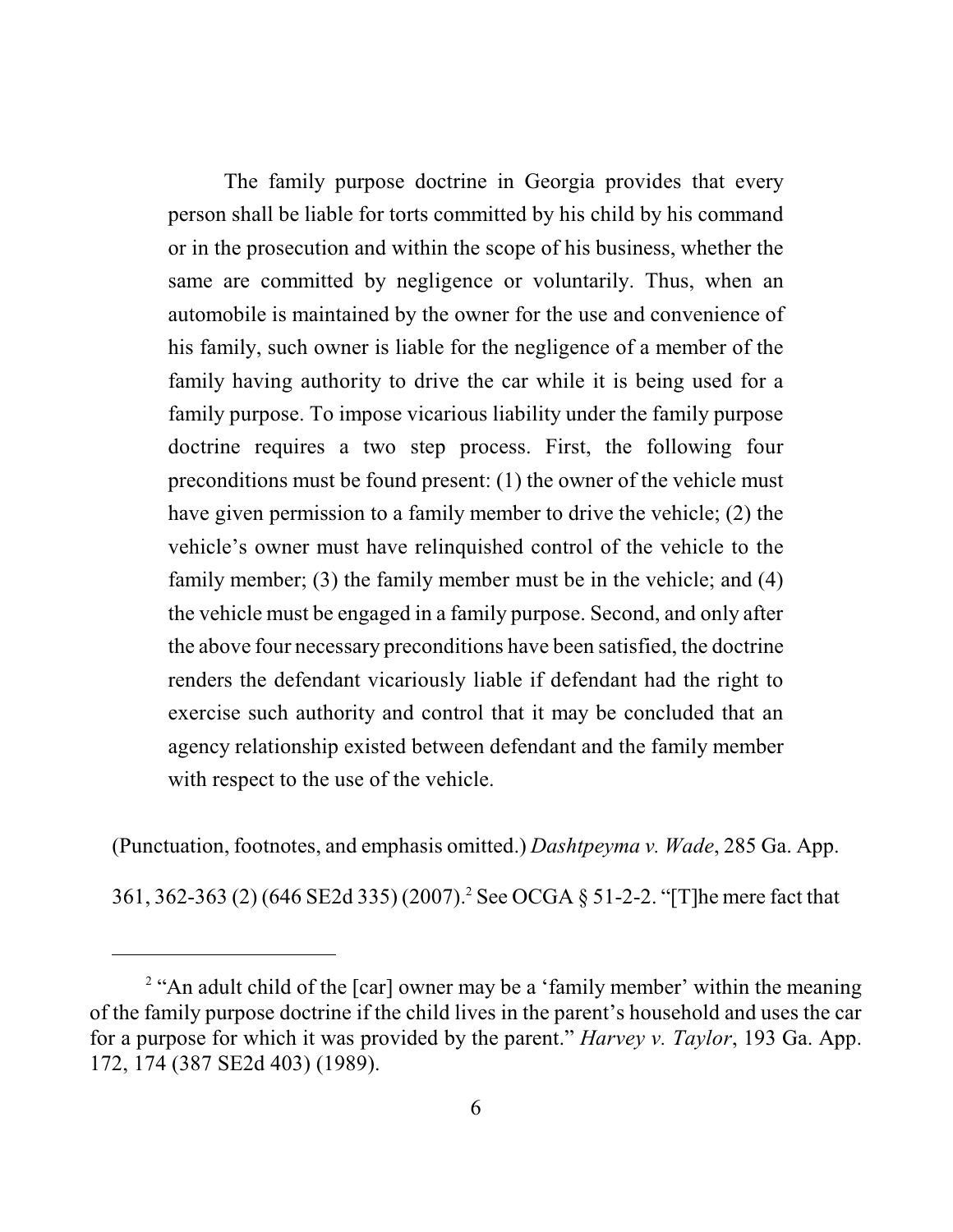a vehicle is registered in the head of the household's name and driven by a family member does not, by itself, establish that the family purpose doctrine is applicable." (Punctuation omitted.) *Bailey v. Butler*, 199 Ga. App. 753, 754 (406 SE2d 97) (1991). "[T]he principal factor is authority and control of the vehicle, and this is not necessarily determined by title to the vehicle or payment for the expenses of operation. Agency, not ownership, is the test of liability." (Citations and punctuation omitted.) *Walston v. White*, 213 Ga. App. 441, 442 (444 SE2d 855) (1994).

In the present case, pretermitting whether any of the four initial factors are present, we conclude that the family purpose doctrine is not applicable because the uncontroverted evidence showsthat Yim's parents did not have the requisite authority and control over her use of the 2014 Hyundai Sonata involved in the automobile collision. It is true that Yim's mother was a joint owner of the vehicle and co-signed the car note, and that the insurance policy on the vehicle was in the parents' names. But, the evidence also undisputedly demonstrates that Yim was employed, that she gave her father the money to make the loan payments, that she reimbursed him for the insurance premiums, and that she paid all of the gasoline and maintenance expenses for the vehicle. Additionally, the uncontroverted evidence reflects that Yim did not have to obtain her parents' permission to drive the car, was the car's only driver, and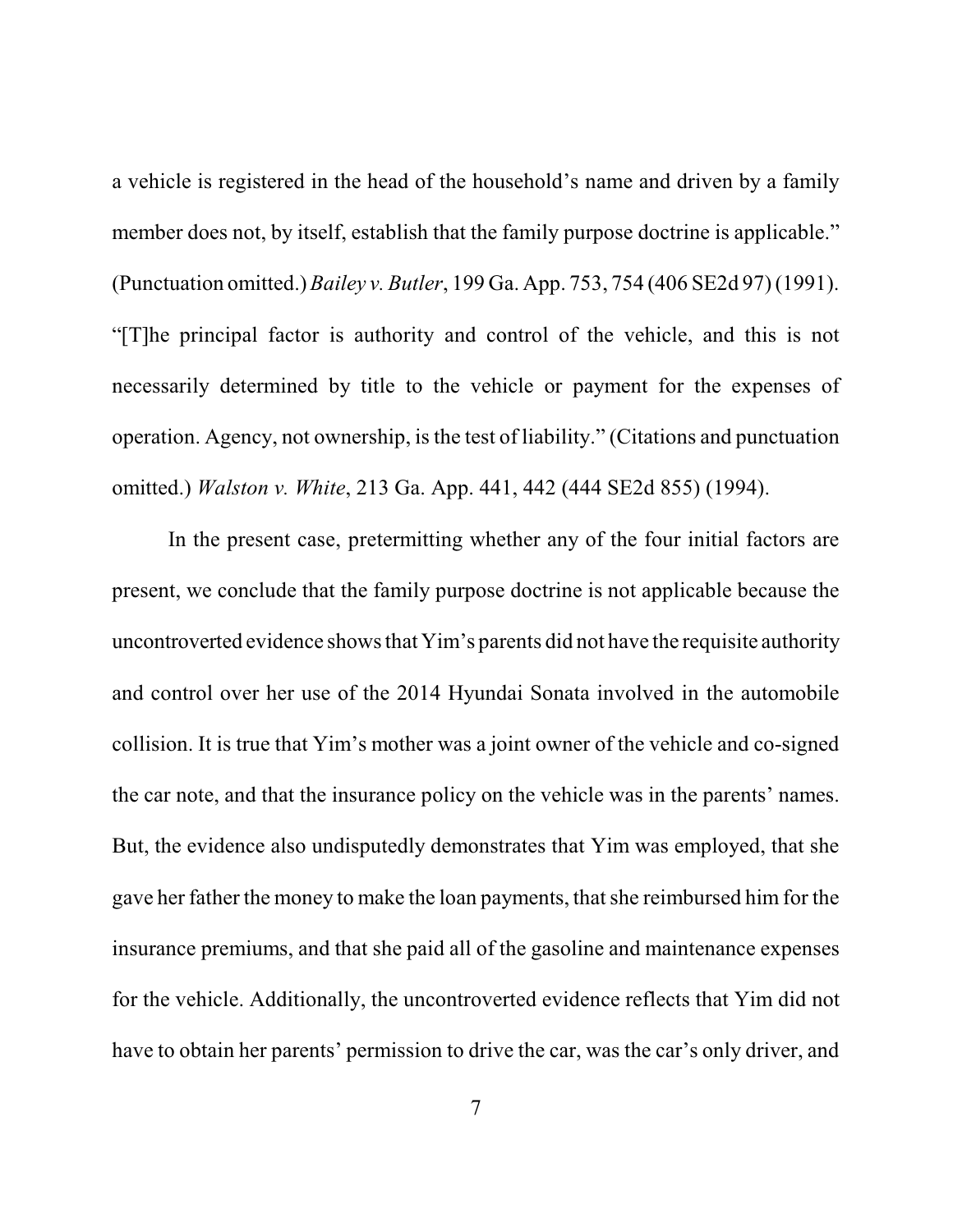had sole possession of the keys. Based on the parents' affidavits and deposition testimony, it also is clear that they considered the car to belong to Yim and did not feel that they could deprive her of its use.

In previous decisions involving similar facts, we concluded that the family purpose doctrine did not apply. For example, in *Bailey*, 199 Ga. App. 753, the car's title and insurance were in the mother's name, but the son wasfinancially responsible for the car and was its sole user. Id. at 753. We ruled that "the family purpose doctrine" is not applicable because the undisputed evidence established that [the mother] . . . had no right to specify when, how, or for what purpose [her son] used [the car]." Id. at 754. We further noted that "[t]he requisite authority over the vehicle was not established merely because the insurance policy and title to the car were in [the mother's] name." Id. Likewise, in *Walston*, 213 Ga. App. 441, we held that the family purpose doctrine was inapplicable where the father was listed as a joint owner on the car title and co-signed the loan for the car, but his son was financially responsible for the vehicle and was the sole driver, and the father "did not attempt to exercise authority or control over the vehicle." Id. at 442. *Bailey* and *Walston* are factually on point and control the outcome of this case. Accordingly, because the uncontroverted evidence shows that Yim's use of the car was not under her parents' authority and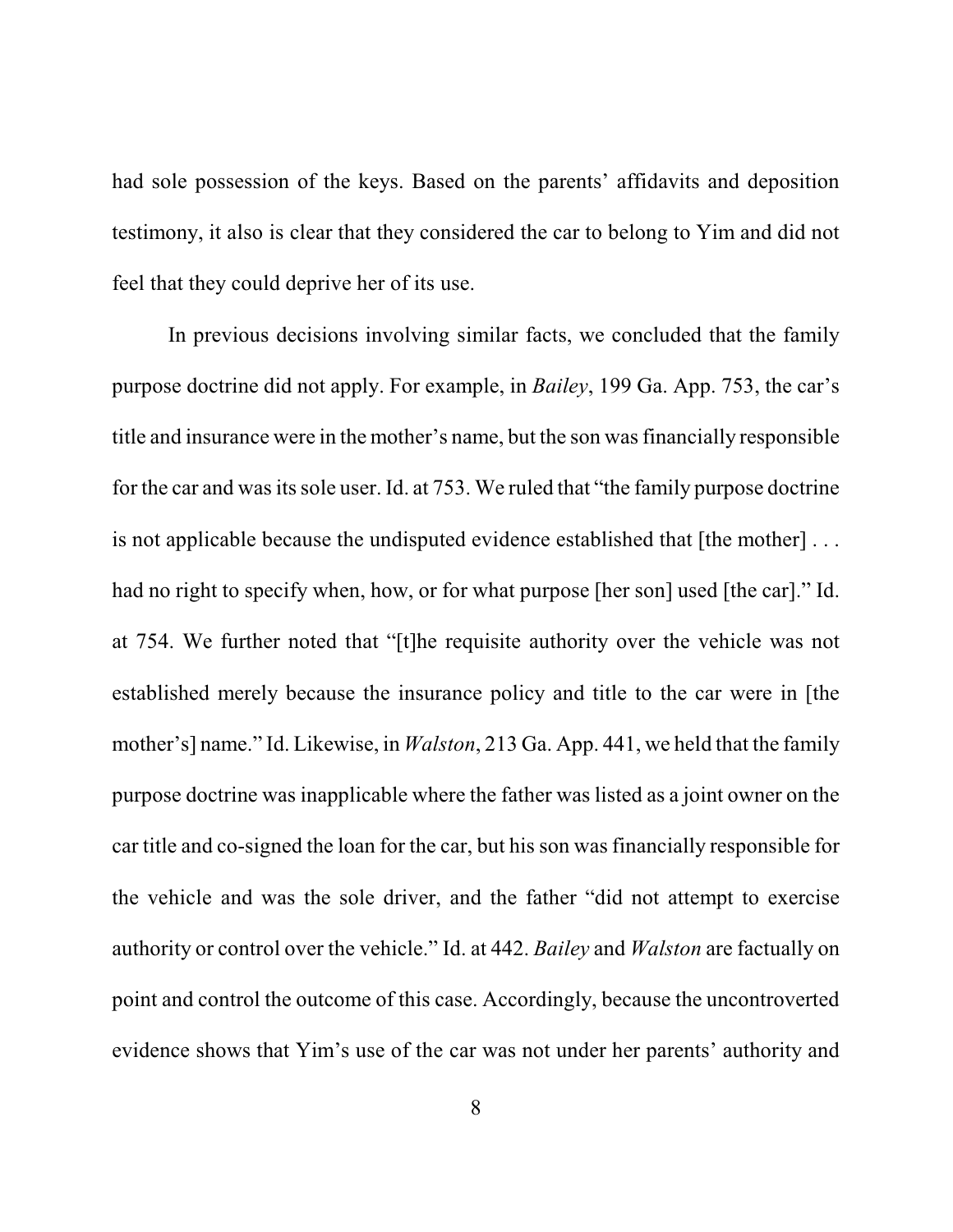control, the family purpose doctrine is inapplicable, and the trial court erred in concluding otherwise.

In contending that summary judgment was properly denied, Carr asserts that Yim was subject to "house rules" imposed by her parents. However, Carr fails to provide any record citations to support her assertion, and we have found no record evidence to support it. Consequently, the present case is distinguishable from cases where there was some evidence that the parent had authority to restrict, or did in fact restrict, the child's use of the vehicle for violating household rules. See *Tolbert v. Murrell*, 253 Ga. 566, 569 (2) (322 SE2d 487) (1984) (mother "deprived her son of the use of a car at least once as an incentive to do better in school"); *Danforth v. Bulman*, 276 Ga. App. 531, 533 (1) (623 SE2d 732) (2005) (mother expected her son to follow her basic household rules and would have restricted his use of the car if she'd known he was drinking or using drugs).

Carr also cites to *Kirkland v. Crawford*, 136 Ga. App. 388 (221 SE2d 482) (1975), to support her contention that summary judgment was properly denied to Yim's parents. In *Kirkland*, we affirmed the denial of a motion for directed verdict and held that a wife could be held vicariously liable under the family purpose doctrine for an automobile collision caused by her husband. Id. at 389-390. But, *Kirkland* only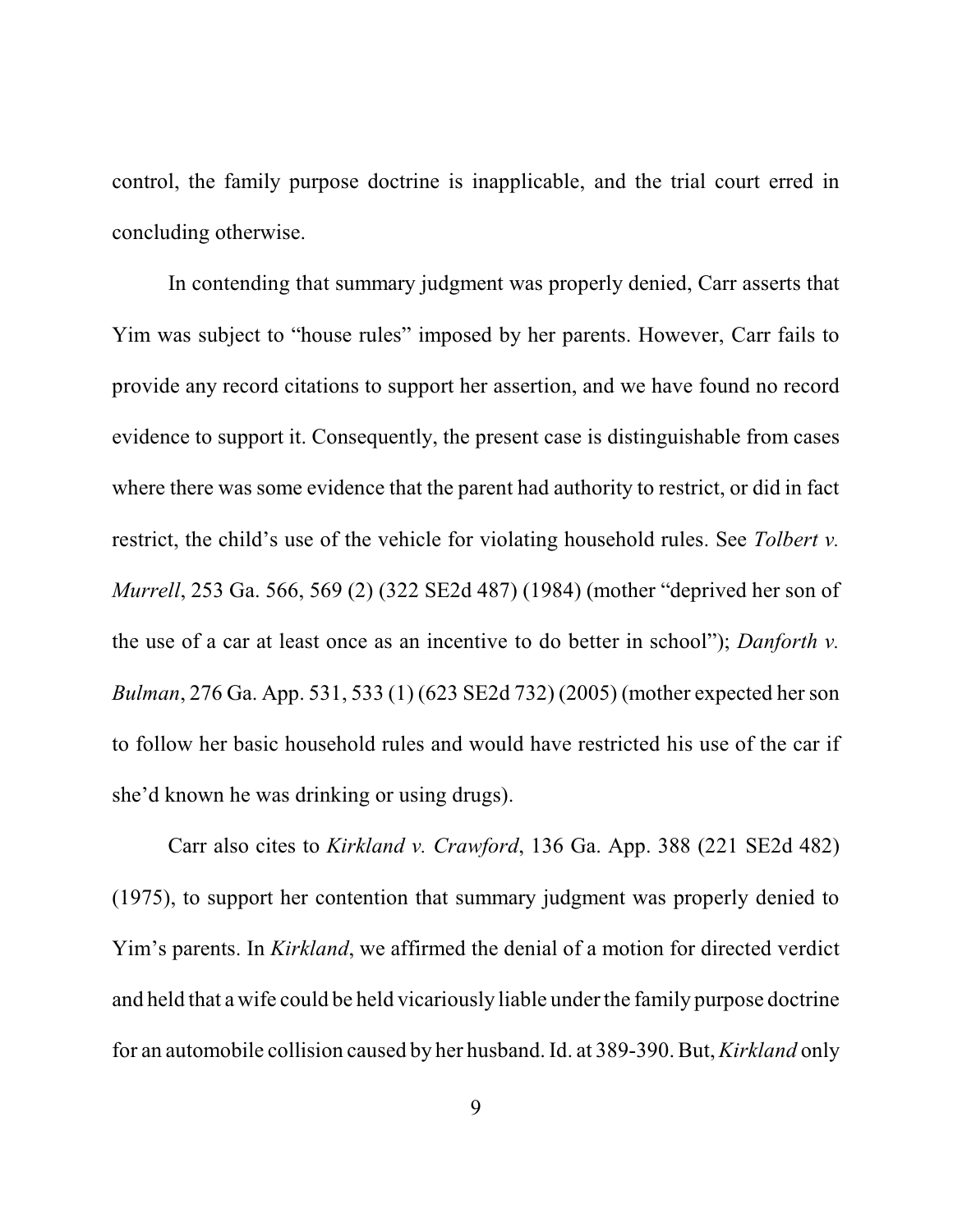addressed arguments concerning whether the wife was the owner and provider of the car used by her husband; it did not address the additional step of the family purpose doctrine analysis, i.e., whether the wife exercised authority and control over the vehicle. See id. "Issues merely lurking in the record, neither brought to the court's attention nor expressly ruled upon, have not been decided so as to constitute precedent." (Citation and punctuation omitted.) *Atlantic Specialty Ins. Co. v. Lewis*, 341 Ga. App. 838, 845 (1) (c), n. 4 (802 SE2d 844) (2017). It follows that *Kirkland* is not pertinent to the central question raised in the present appeal regarding whether Yim's parents exercised authority and control over the car.

In any event, *Kirkland* is factually distinguishable. The evidence in that case showed that the title and insurance documents for the car driven by the husband were solely in his wife's name. *Kirkland*, 136 Ga. App. at 388. And, while there was some evidence that the husband paid for the car and its expenses, id. at 389, there also was some evidence that the husband was unemployed, and thus was financially dependent on his wife to supply the vehicle for his use. Id. at 390. In contrast, Yim was listed on the car title as an owner, and the undisputed evidence shows that she was employed and had the financial means to pay for the car. Compare id.; *Watson v. Brown*, 126 Ga. App. 69, 71-72 (189 SE2d 903) (1972) (car driven by granddaughter was titled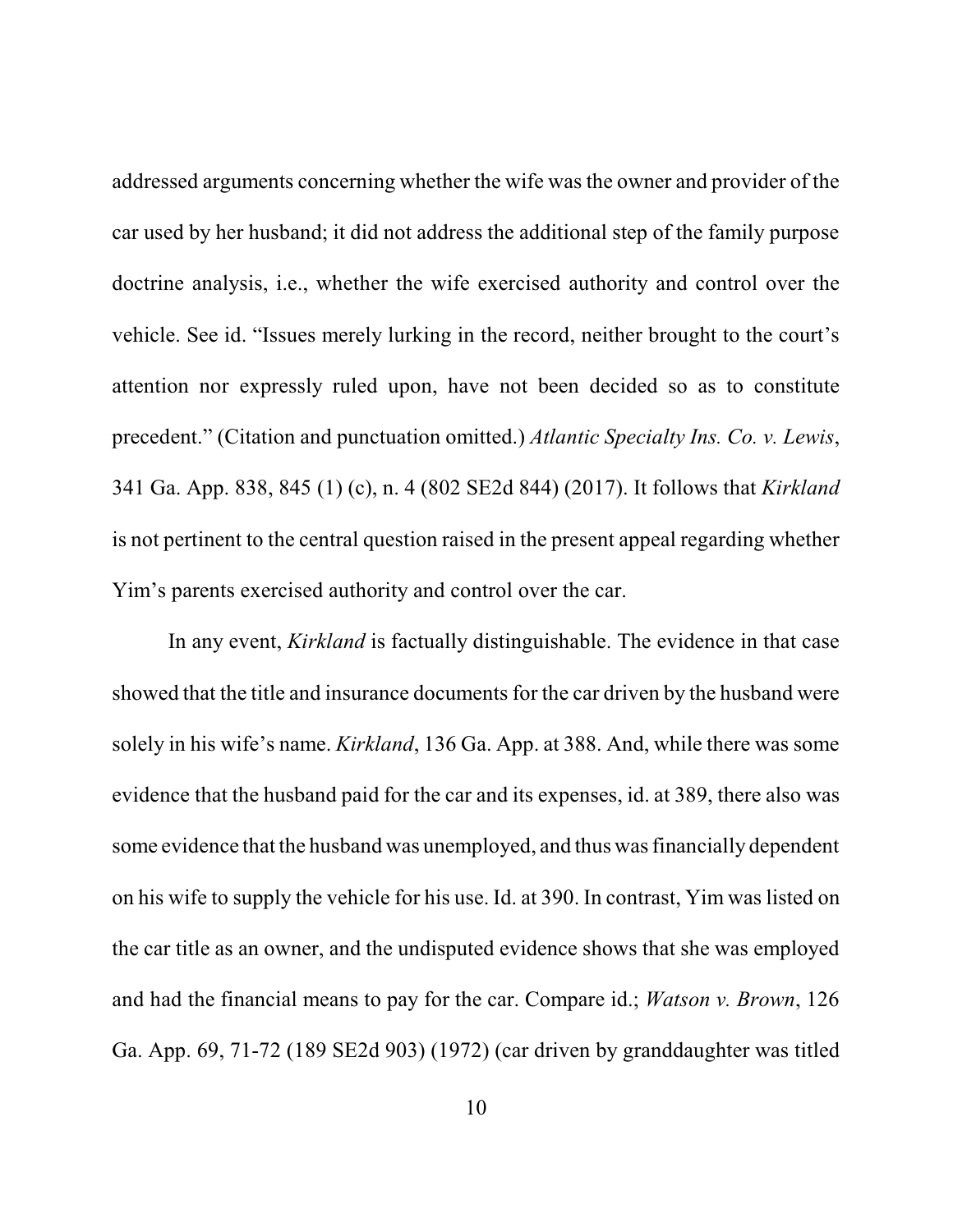in grandmother's name, and there was some evidence that the granddaughter, who was a minor enrolled in college, was financially dependent on the grandparents to pay for the car). Because *Kirkland* did not address the question of authority and control and is factually dissimilar in material respects from the present case, it does not control the outcome here.

In sum, the uncontroverted evidence reflects that Yim's parents did not exercise any authority or control over the car. Accordingly, the trial court erred in denying the parents summary judgment on Carr's vicarious liability claim predicated on the family purpose doctrine.

(b) The parents also contend that the trial court erred in denying their motions for summary judgment on the ground that there was evidence to support holding them vicariously liable based on the doctrine of respondeat superior.<sup>3</sup> We agree.

<sup>&</sup>lt;sup>3</sup> Although Carr's complaint did not specifically include a vicarious liability claim against the parents predicated on the doctrine of respondeat superior, Carr argued in her brief responding to the parents' motion for summary judgment and at the hearing on the motion that the parents could be held vicariously liable based on that doctrine. Because the parents did not object to the trial court considering the issue of respondeat superior liability, Carr's complaint was deemed amended to conformto the evidence presented. See *Hamburger v. PFM Capital Mgmt.*, 286 Ga. App. 382, 386 (1) (b) (649 SE2d 779) (2007); *BTL COM v. Vachon*, 278 Ga. App. 256, 259 (2), n. 3 (628 SE2d 690) (2006).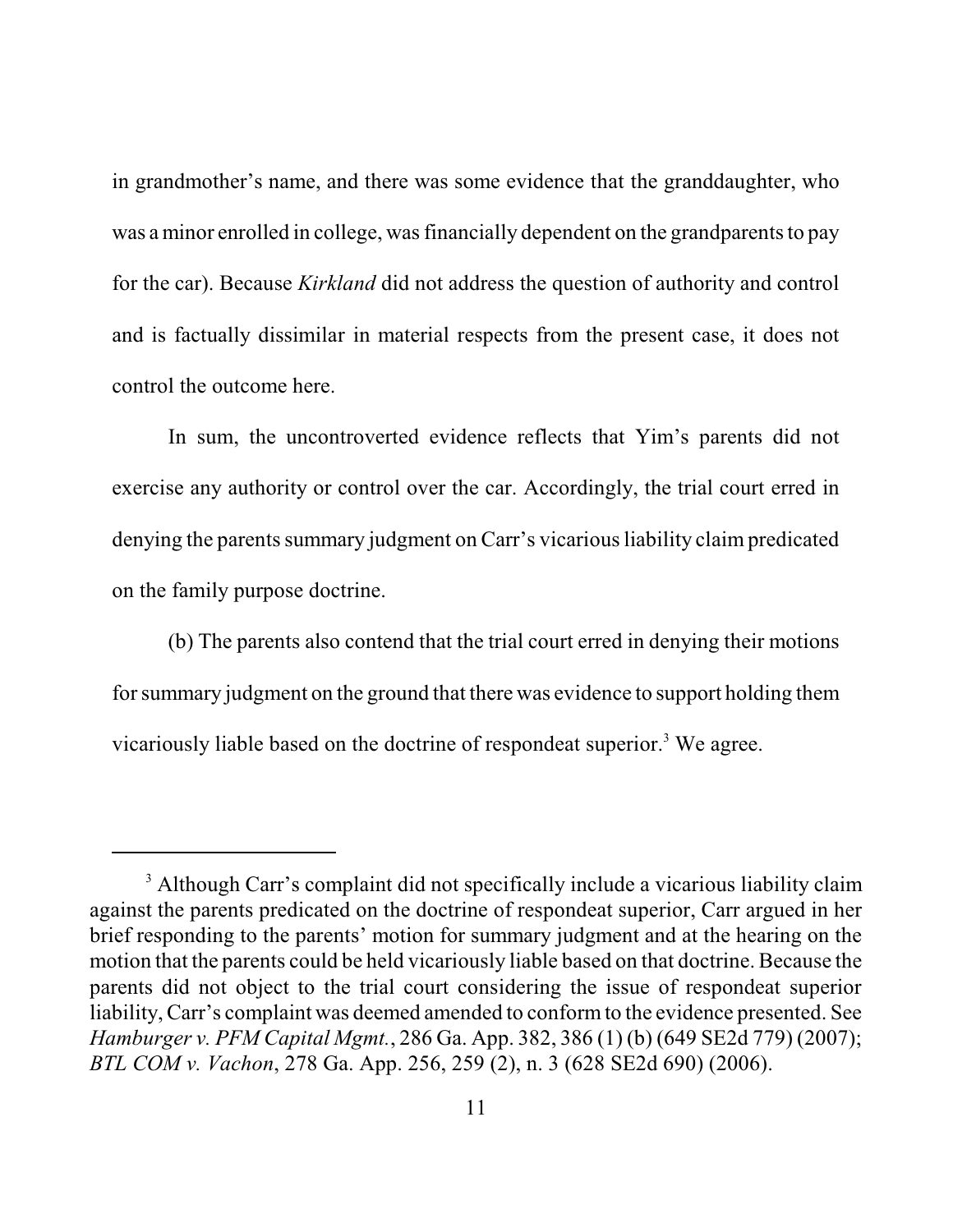Under the doctrine of respondeat superior, an employer can be held vicariously liable for the negligence of an employee "when the employee is acting within the course and scope of his employment." *Corrugated Replacements v. Johnson*, 340 Ga. App. 364, 366 (1) (b) (797 SE2d 238) (2017). See *Allen Kane's Major Dodge v. Barnes*, 243 Ga. 776, 777 (257 SE2d 186) (1979) ("When a servant causes an injury to another, the test to determine if the master is liable is whether or not the servant was at the time of the injury acting within the scope of his employment and on the business of the master.").

Here, there was evidence that Yim's father was the sole proprietor of a cleaning company and that Yim worked for the company. But, Yim's father did not own the car she was driving when the automobile collision occurred. Furthermore, Yim averred in her affidavit that at the time of the accident, she was "traveling to do volunteer work of [her] own choosing" rather than to her job, and she testified in her deposition that she was on her way to a volunteer organization when the collision happened. Yim's father did not contradict her on this point.

Carr contends, however, that Yim's mother testified in her deposition that Yim was engaged in an activity that advanced the father's cleaning business at the time of the collision, thereby creating a genuine issue of material fact on the issue of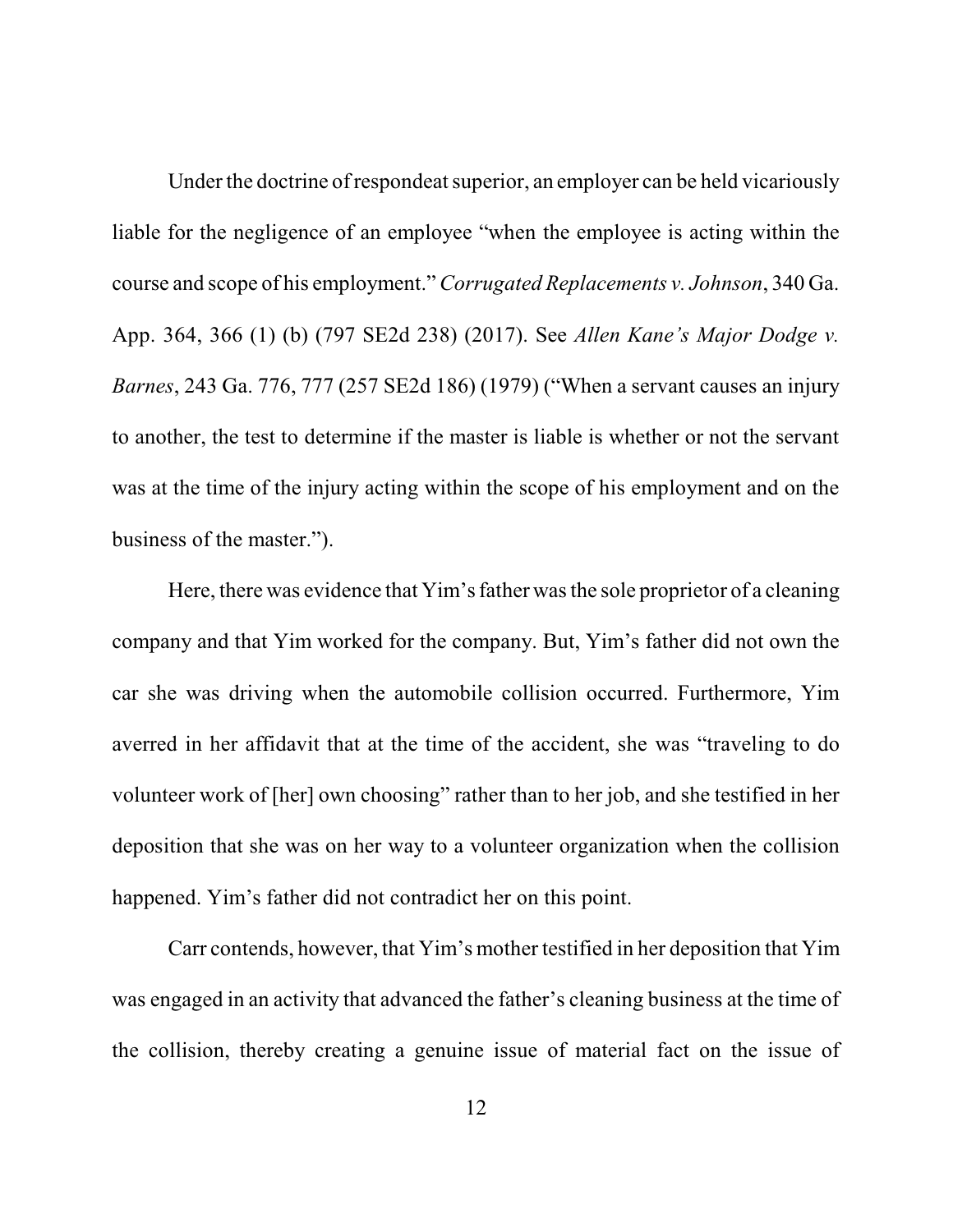respondeat superior liability. Carr's contention is belied by the deposition transcript,

when the mother's testimony is read in context. The pertinent portion of the transcript

reads:

Q: Was Jenny doing anything for your husband's company at the time of the crash?

A: (Through Interpreter) Yes.

Q: What was she doing?

A: (Through Interpreter) She was helping out the cleaning work.

Q: What address was Jenny going to help clean?

THE INTERPRETER: Can you rephrase the question?

Q: Sure. . . . Where was Jenny supposed to be going to help out with the cleaning?

A: (Through Interpreter) She was just helping out a bunch of different things.

Q: Was she helping a bunch of different people that worked for your husband's company?

A: (Through Interpreter) No.

Q: *Now – I'm sorry, I'm confused. Was Jenny going somewhere to do something for your husband's company at the time of the crash?* A: (Through Interpreter) *No.*

(Emphasis supplied.) As shown by the mother's deposition testimony, the exchange

between Carr's attorney and the mother was translated by an interpreter, which

resulted in some confusion over some of those questions and answers. However,

Carr's attorney rephrased his question several times to remove any confusion, leading

the mother to clarify that, although Yim was employed by her father's cleaning

company during the time period of the automobile accident, she was not working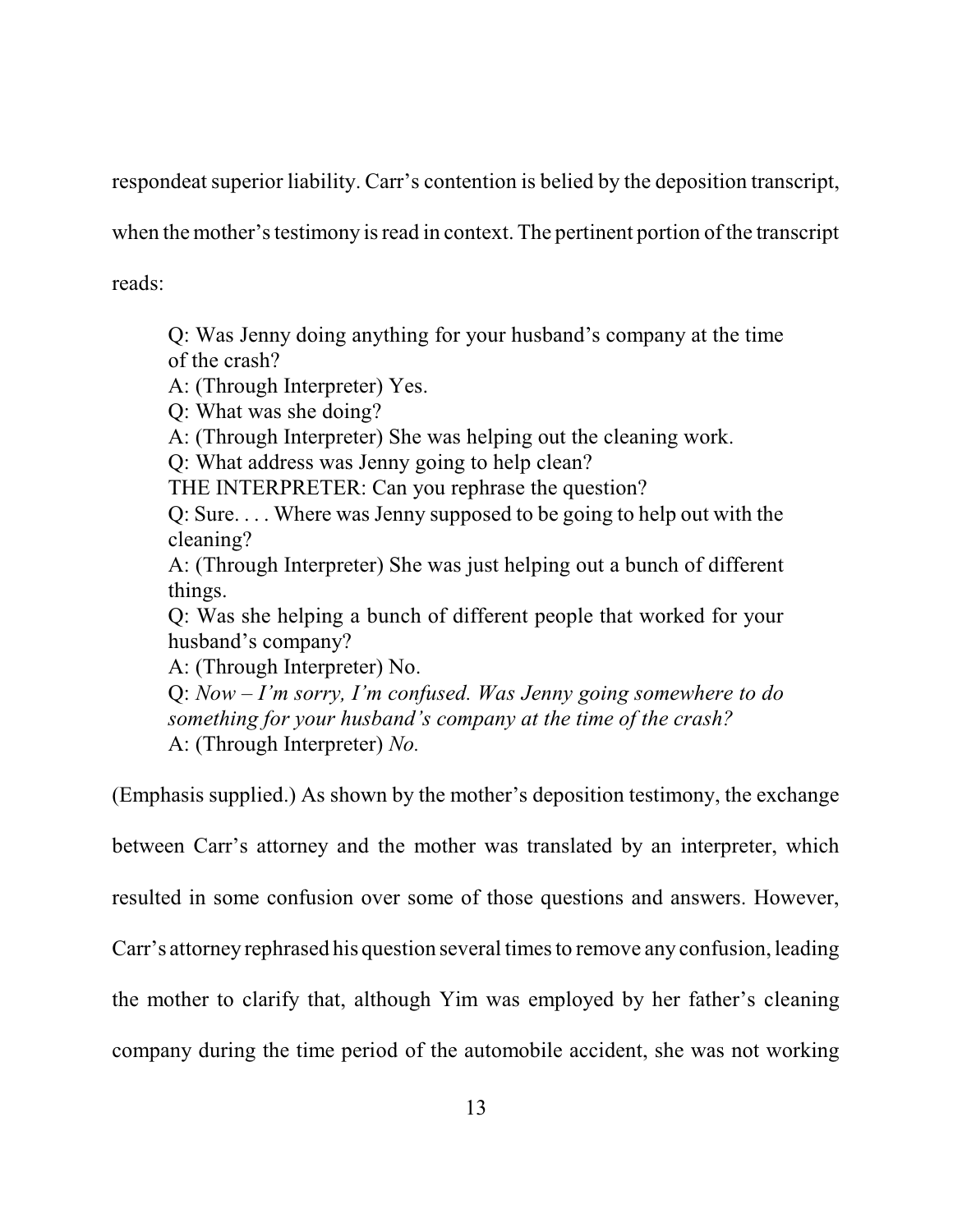within the course and scope of that employment when the accident occurred. Thus, the testimony of Yim's mother was consistent with Yim's affidavit and deposition testimony that she was not engaged in company business at the time of the collision. 4

For these reasons, we conclude that the uncontroverted evidence of record demonstrates that Yim "was engaged in purely personal activity and was not acting within the course and scope of [her] employment" when the automobile collision with Carr took place. *Corrugated Replacements*, 340 Ga. App. at 367 (1) (b). As such, the

<sup>&</sup>lt;sup>4</sup> Carr argued in the court below that a jury could infer from the fact that Yim was traveling in the area near her job site when the collision occurred that she "was engaged in an activity for her father's sole proprietorship." However, as noted above, Yim's unimpeached affidavit and deposition testimony was that she was on her way to do volunteer work for another organization at the time of the accident, and "before circumstantial evidence can have any probative value to rebut or contradict direct and positive testimony of an unimpeached witness of the alleged facts in question, such evidence must point *at least more strongly* to a conclusion opposite to the direct testimony." (Citation and punctuation omitted; emphasis supplied.) *Callaway v. Quinn*, 347 Ga. App. 325, 328 (819 SE2d 493) (2018). See *Patterson v. Kevon, LLC*, 304 Ga. 232, 236 (818 SE2d 575) (2018) (discussing rules governing circumstantial and direct evidence on summary judgment and noting that "[c]ircumstantial evidence [ ] . . . may be sufficient for a plaintiff's claim to survive summary judgment, if other theories are shown to be *less probable*") (emphasis in original). The fact that Yim was traveling on West Paces Ferry Road when the accident occurred, and her job site was located at another point off of that road, was insufficient, without more, to show that she was engaged in work-related activity when the accident occurred or to rebut the unimpeached, direct testimony that she was on her way to do volunteer work. See id. See also *Cowart v. Widener*, 287 Ga. 622, 633 (3) (c) (697 SE2d 779) (2010) ("Summary judgment cannot be avoided based on speculation or conjecture.").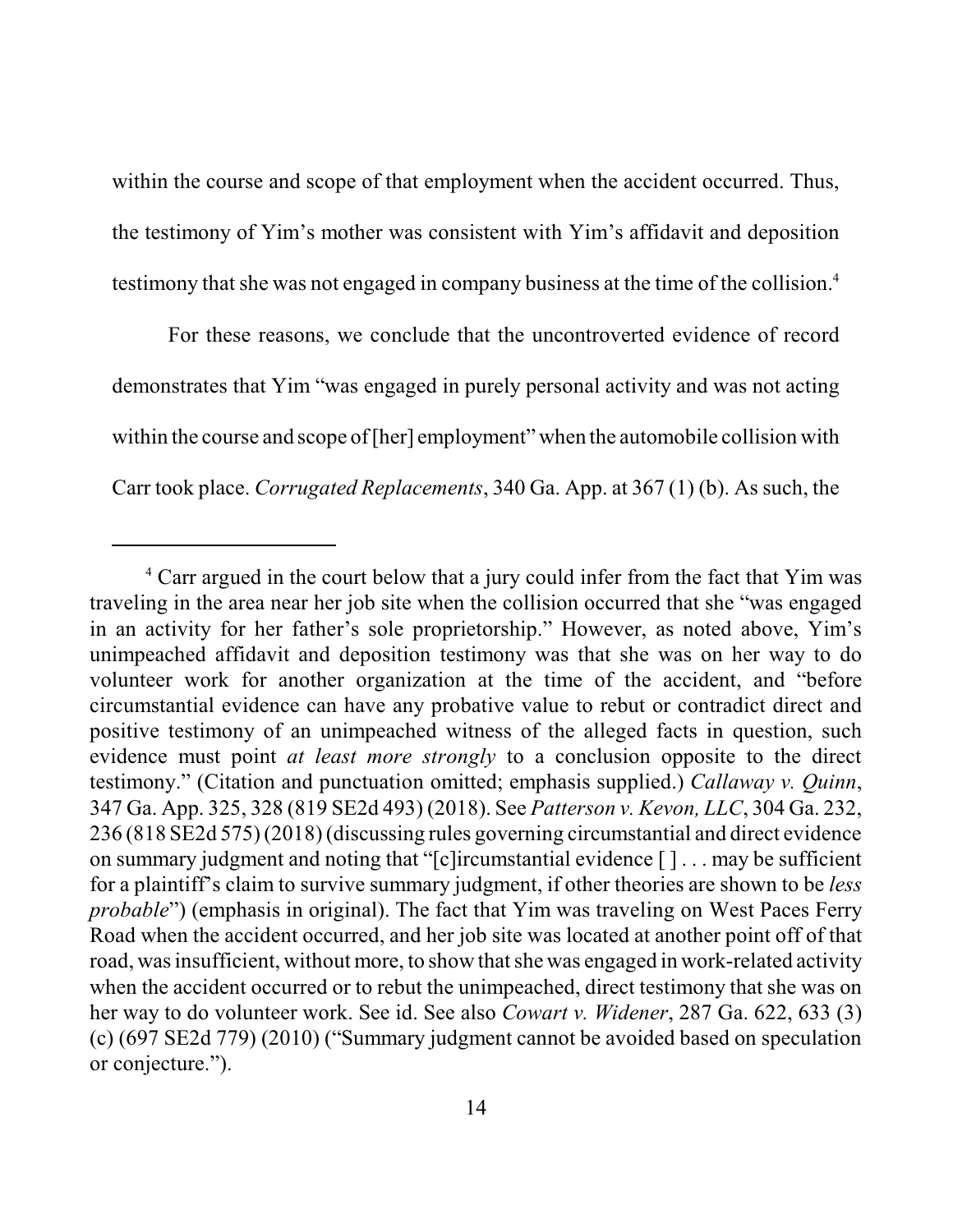trial court erred in denying the parents' motion for summary judgment on Carr's vicarious liability claim predicated on respondeat superior.

## *Case No. A19A0716*

2. Carr contends that the trial court erred in granting Yim's motion to enforce the settlement agreement.

We apply a de novo standard of review to a trial court's order on a motion to enforce a settlement agreement. Because the issues raised are analogous to those in a motion for summary judgment, in order to succeed on a motion to enforce a settlement agreement, a party must show the court that the documents, affidavits, depositions and other evidence in the record reveal that there is no evidence sufficient to create a jury issue on at least one essential element of the Appellant's case. Thus, we view the evidence in a light most favorable to the nonmoving party.

(Citations and punctuation omitted.) *Duenas v. Cook*, 347 Ga. App. 436, 436-437,

(818 SE2d 629) (2018).

So viewed, the record reflects that on May 2, 2016, which was prior to the lawsuit filed in this case pertaining to the automobile collision, Carr's attorney sent Yim's insurance carrier, Liberty Mutual General Insurance Company ("Liberty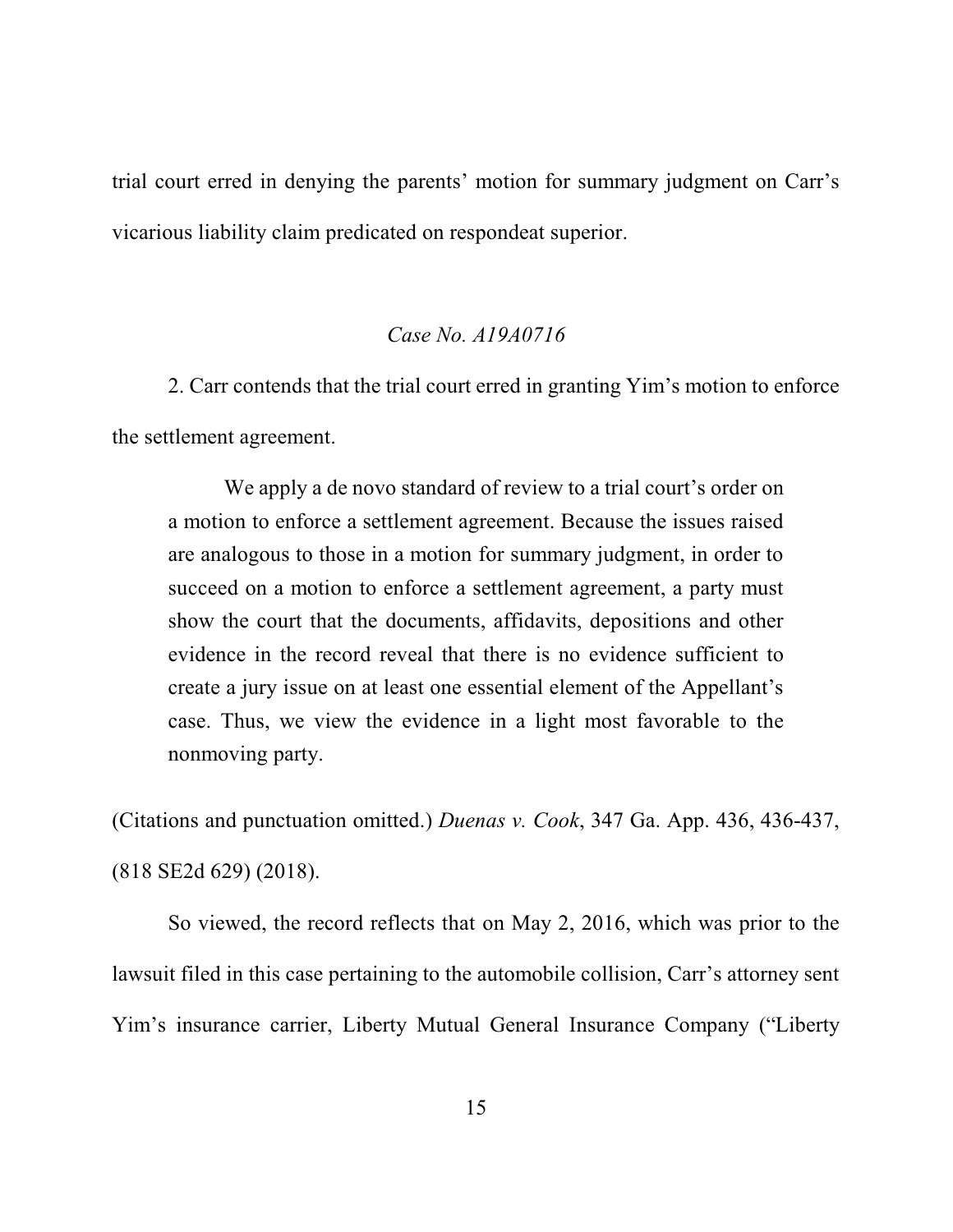Mutual"), a time-limited settlement offer pursuant to OCGA  $\S$  9-11-67.1<sup>5</sup> (the "Settlement Offer"). It provided in relevant part that in exchange for payment of Liberty Mutual's policy limits of \$100,000 within 30 days from receipt of the Settlement Offer,<sup>6</sup> Carr would execute the limited liability release that was attached to the Settlement Offer, which would release Yim from Carr's bodily injury claims arising from the automobile collision. The Settlement Offer specifically stated in relevant part:

JENNY JUNG YIM, and only JENNY JUNG YIM, will be released under the enclosed Limited Liability Release. We are not aware of any

 $5 \text{ OCGA} \, \S \, 9-11-67.1 \text{ (a) provides:}$ 

Prior to the filing of a civil action, any offer to settle a tort claim for personal injury, bodily injury, or death arising from the use of a motor vehicle and prepared by or with the assistance of an attorney on behalf of a claimant or claimants shall be in writing and contain the following material terms:

<sup>(1)</sup> The time period within which such offer must be accepted, which shall be not less than 30 days from receipt of the offer;

<sup>(2)</sup> Amount of monetary payment;

<sup>(3)</sup> The party or parties the claimant or claimants will release if such offer is accepted;

<sup>(4)</sup> The type of release, if any, the claimant or claimants will provide to each releasee; and

<sup>(5)</sup> The claims to be released.

 $6$  The Settlement Offer also required Yim to execute an attached affidavit stating that she had no other insurance. Yim executed the affidavit and returned it to Carr's attorney.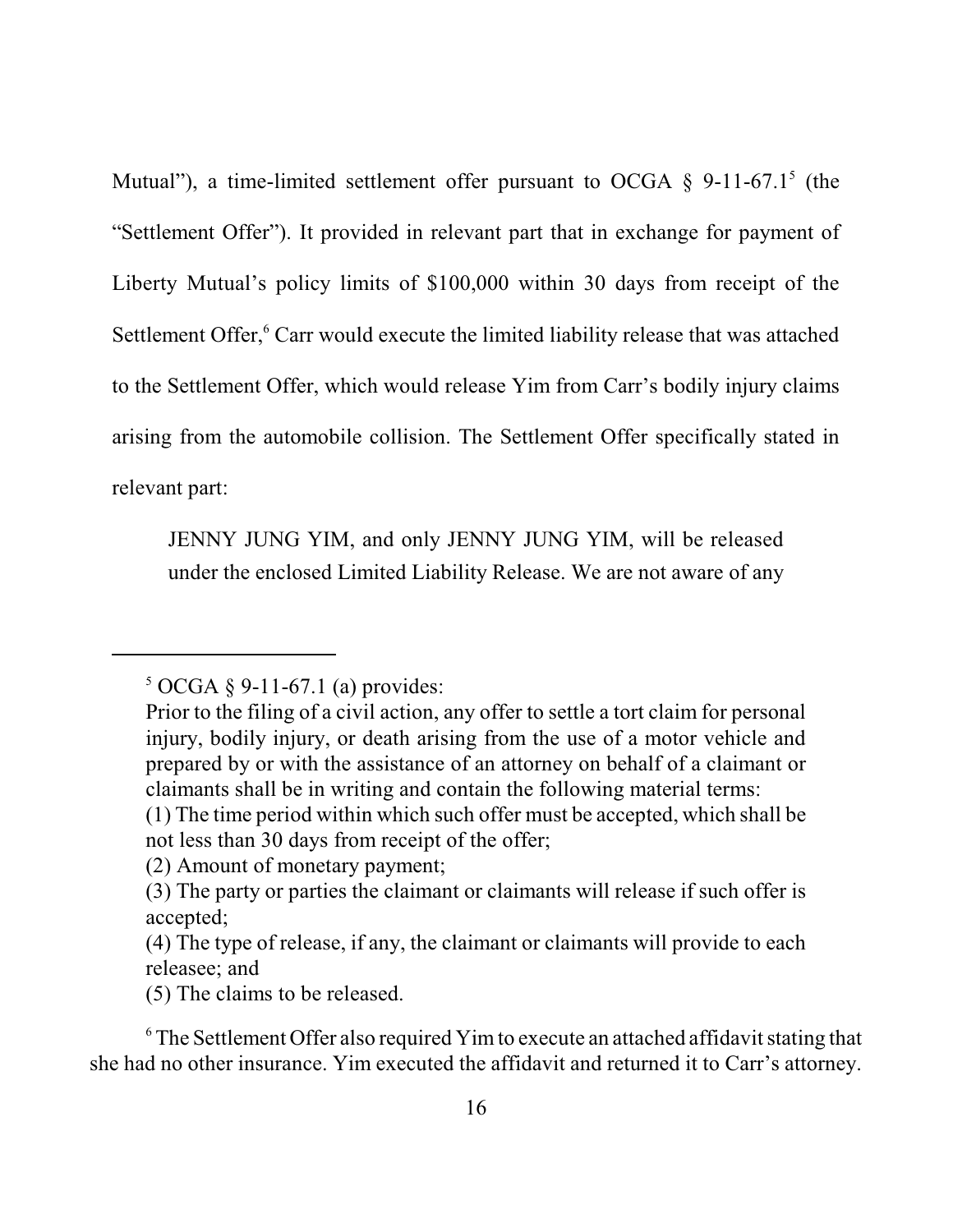other persons or entities that might be liable for Ms. Carr's injuries[7] and any request for a release of other persons or entities that are or may be liable will constitute a rejection of this offer and a counter-offer to resolve claims against other potentially liable parties.

The enclosed Limited Liability Release is the ONLY release that Ms. Carr will execute. The release is sufficient to protect your insured's assets from Ms. Carr's bodily injury claims and is sufficient consideration for payment of your insured's policy limits. Please do not ask us to indemnify Liberty Mutual or Ms. Yim from other claims, as your policy limits are insufficient to fully compensate Ms. Carr for her pain and suffering arising out of her injuries. . . .

On May 18, 2016, Liberty Mutual's representative responded in writing to the Settlement Offer (the "Response Letter"). Liberty Mutual's Response Letter stated in the first paragraph: "This letter . . . will confirm Liberty Mutual's acceptance of your demand without condition or exception" and that a settlement check of \$100,000 was being sent under separate cover "to resolve the referenced matter." The Response Letter provided in the next paragraph that "[t]he balance of this letter is intended[]

 $\alpha^7$  According to Carr's attorneys, they were unaware of the potential vicarious liability of Yim's parents for the automobile collision when the Settlement Offer was made, given that Yim was 28 years old at the time of the collision and the police motor vehicle accident report listed her as the owner of the vehicle she was driving; they began investigating the possibility of the parents' vicarious liability based on Liberty Mutual's response to the Settlement Offer.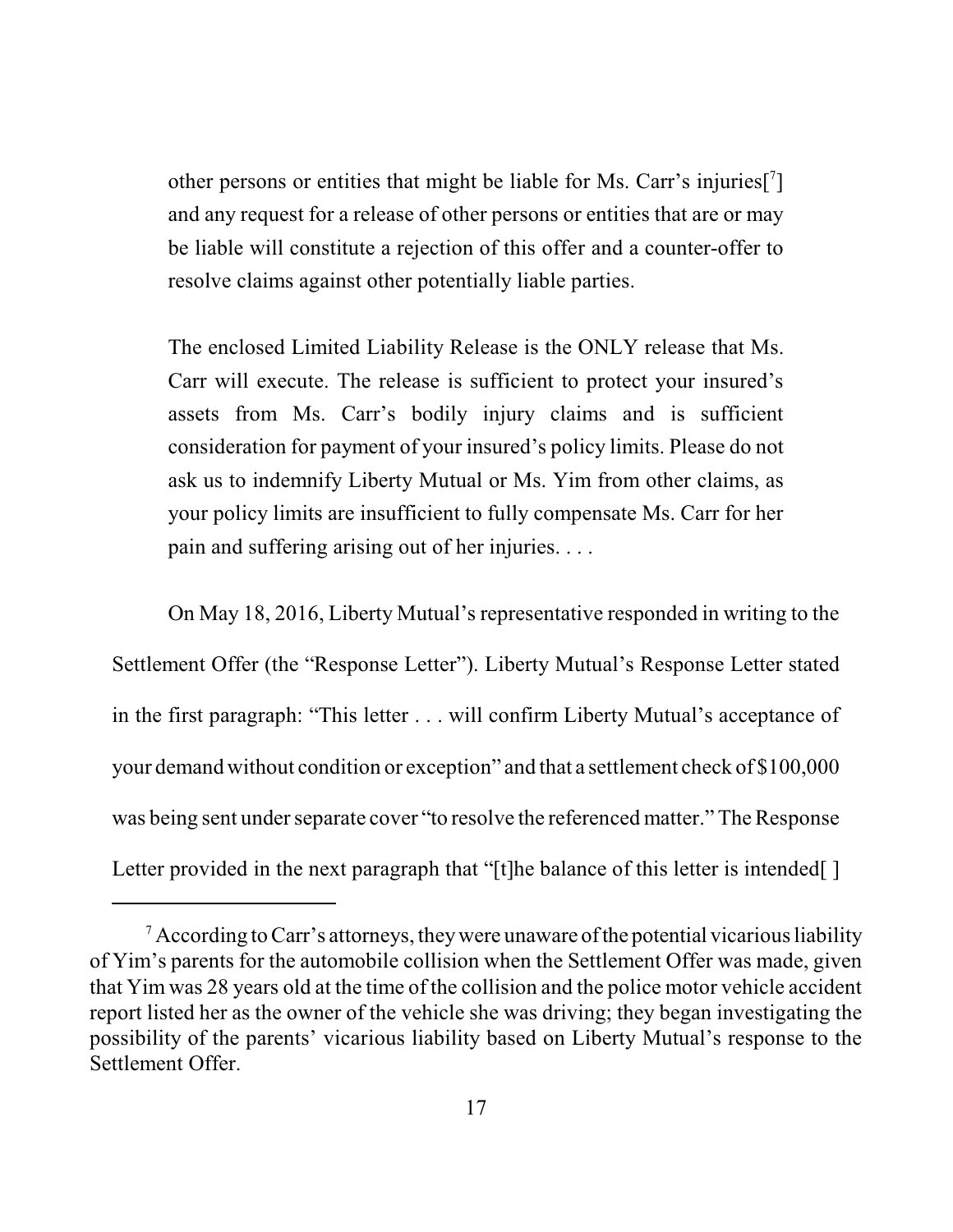. . . to confirm the logistics for concluding the settlement" and then stated in relevant part:

First, we agree that as consideration for the payment of \$100,000.00, Patricia Carr will execute a limited release and settlement agreement resulting from the April 14, 2016 date of loss. We are in receipt of the limited liability release you enclosed with your demand. ... We have previously forwarded our policy declarations to you, which indicate the named insureds under the policy as John Yim and Bok Yim, with Jenny Yim being a listed driver under the policy. Your proposed limited liability release does not list our named insureds John Yim or Bok Yim.

Under OCGA § 33-24.41.1 (b) (2), Georgia law establishes that a limited liability release shall "[r]elease the insured tort feasor covered by the policy of the settling carrier from all personal liability from any and all claims arising from the occurrence on which the claim is based except to the extent other insurance coverage is available which covers such claim or claims." In addition, I refer you to *McKeel v. State Farm Mut. Auto. Ins. Co.*, 2015 U.S. App. LEXIS 12698 (11th Cir. 2015) as support for the proposition that a limited liability release must protect each insured in order to provide a liability insurer with an opportunity to resolve a claim against its insureds in consideration of the payment of policy limits. Please contact me to further discuss your limited liability release in regards to our named insureds John Yim and Bok Yim. Pursuant to OCGA § 9-11-67.1 we also request clarification from you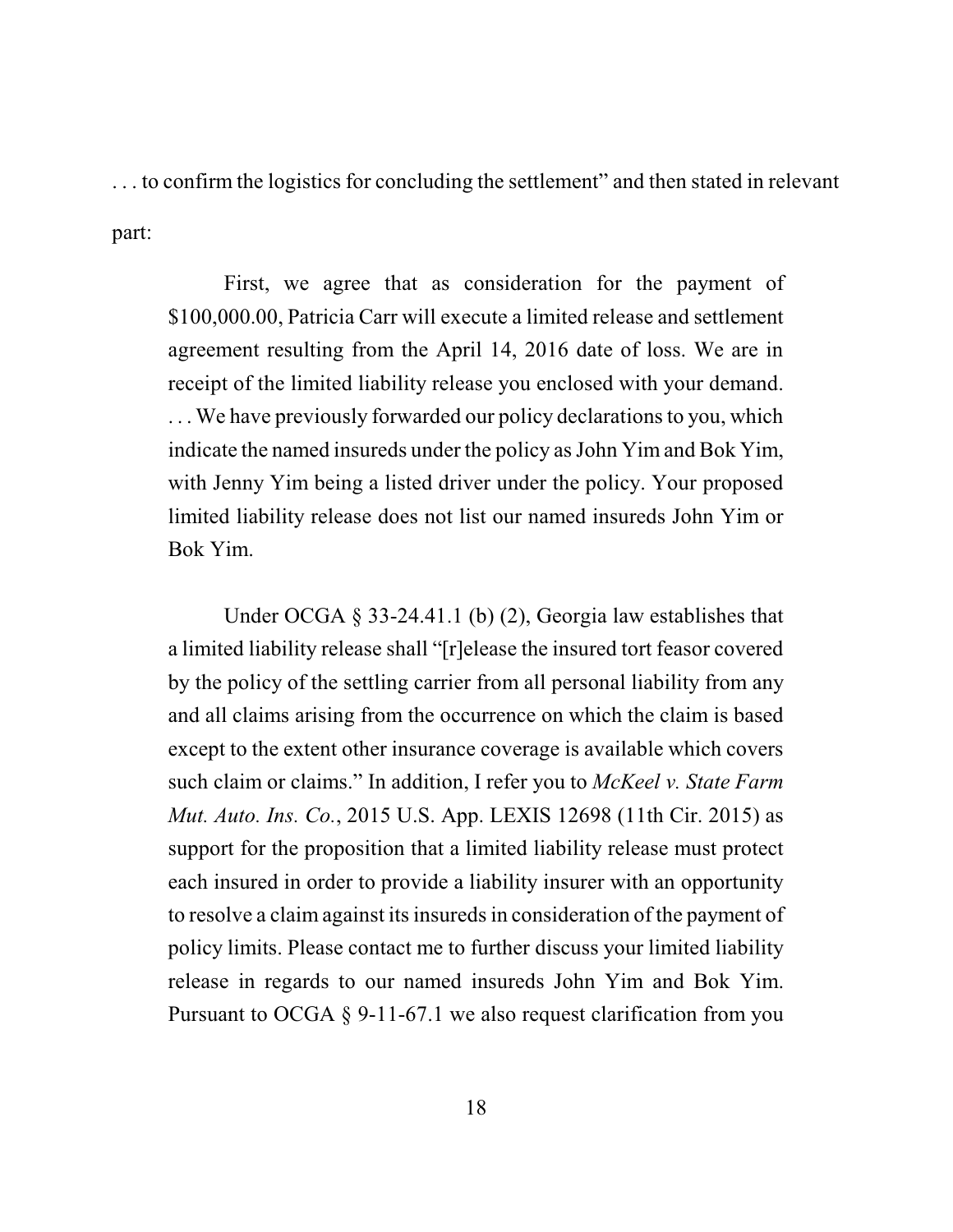that Ms. Carr does not intend to assert claims against the named insureds under the applicable policy. . . .

To reiterate, both our discussions, as well as this letter, are in no way intended to be either a rejection of your demand or a counter-offer. Rather, it is Liberty Mutual's intent to accept your settlement demand unequivocally and without variance. If anything in this letter is inconsistent with our discussions and/or Liberty Mutual's acceptance of your demand, please make me aware immediately. . . .

On June 14, 2016, Carr's attorney sent a letter to Liberty Mutual's representative stating that the Response Letter did not constitute acceptance of the Settlement Offer and was a counteroffer because it sought a limited liability release that included Yim's parents. The June 14 letter further stated that Carr had decided to decline the counteroffer, and Carr's attorney also returned the settlement check that had been tendered by Liberty Mutual. Carr's attorney and Liberty Mutual's representative exchanged further correspondence in which they disputed whether Liberty Mutual's Response Letter had constituted an acceptance of the Settlement Offer.

Carr commenced the subject lawsuit on September 2, 2016, and Yim subsequently filed her motion to enforce the alleged settlement agreement, asserting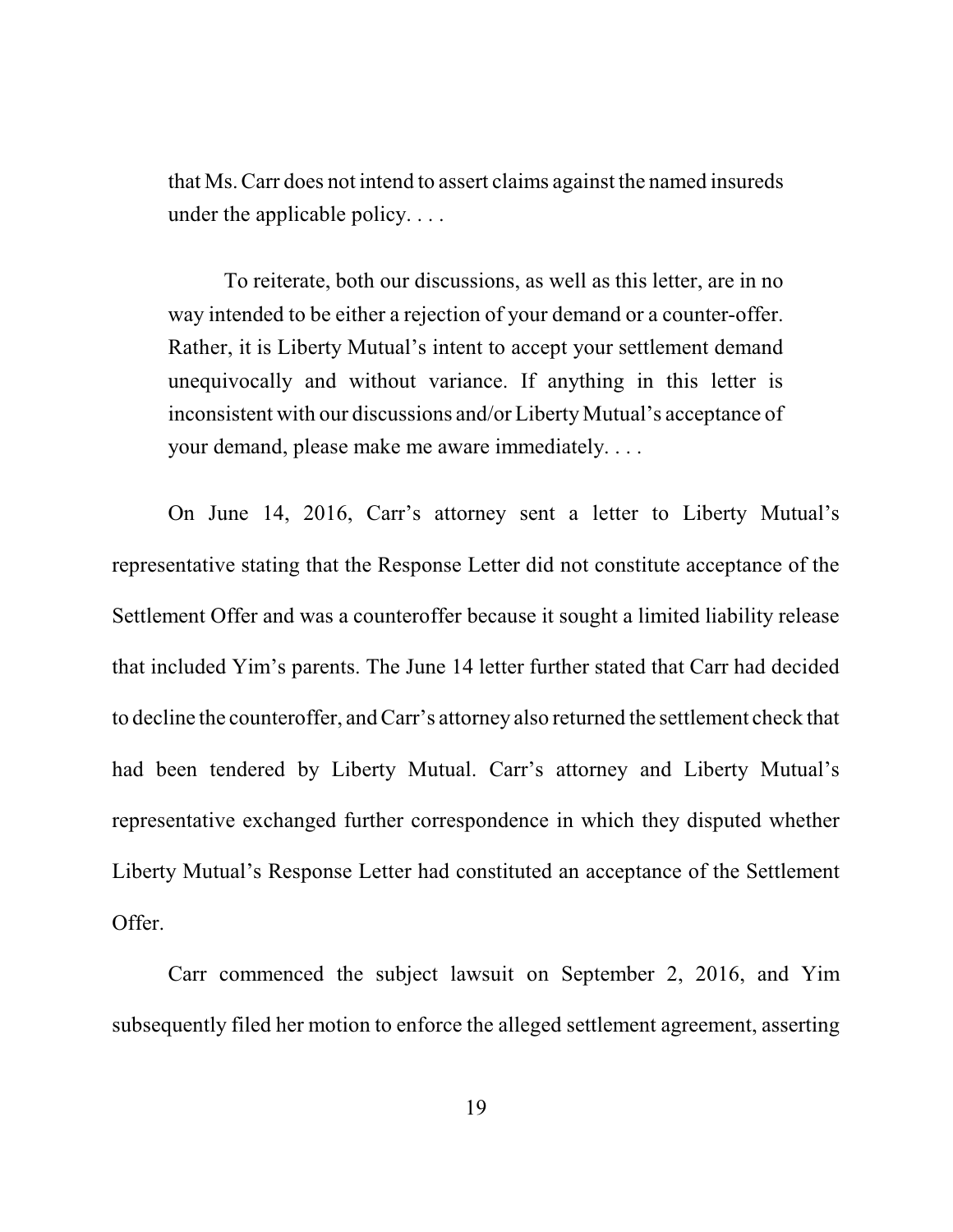that Liberty Mutual's Response Letter constituted an acceptance of Carr's Settlement Offer. Following a hearing, the trial court granted Yim's motion. The trial court found that Liberty Mutual, through its Response Letter, "unequivocally and without condition or exception accepted" the Settlement Offer. The trial court also found that the Response Letter did not constitute a counteroffer because it only sought clarification regarding the legality and scope of the limited liability release attached to the Settlement Offer under OCGA  $\S$  90-11-67.1 (d),<sup>8</sup> and because "the mere suggestion that the named insureds might be included in the release was at most a precatory request that did not impose any new conditions of settlement."

On appeal, Carr argues that the trial court erred in finding that the parties had entered into a binding settlement agreement because there was no acceptance and meeting of the minds regarding who would be released and/or because Liberty Mutual's Response Letter constituted a counteroffer. We agree with Carr that there

<sup>8</sup> OCGA § 9-11-67.1 (d) provides:

Upon receipt of an offer to settle set forth in subsection (a) of this Code section, the recipients shall have the right to seek clarification regarding terms, liens, subrogation claims, standing to release claims, medical bills, medical records, and other relevant facts. An attempt to seek reasonable clarification shall not be deemed a counteroffer.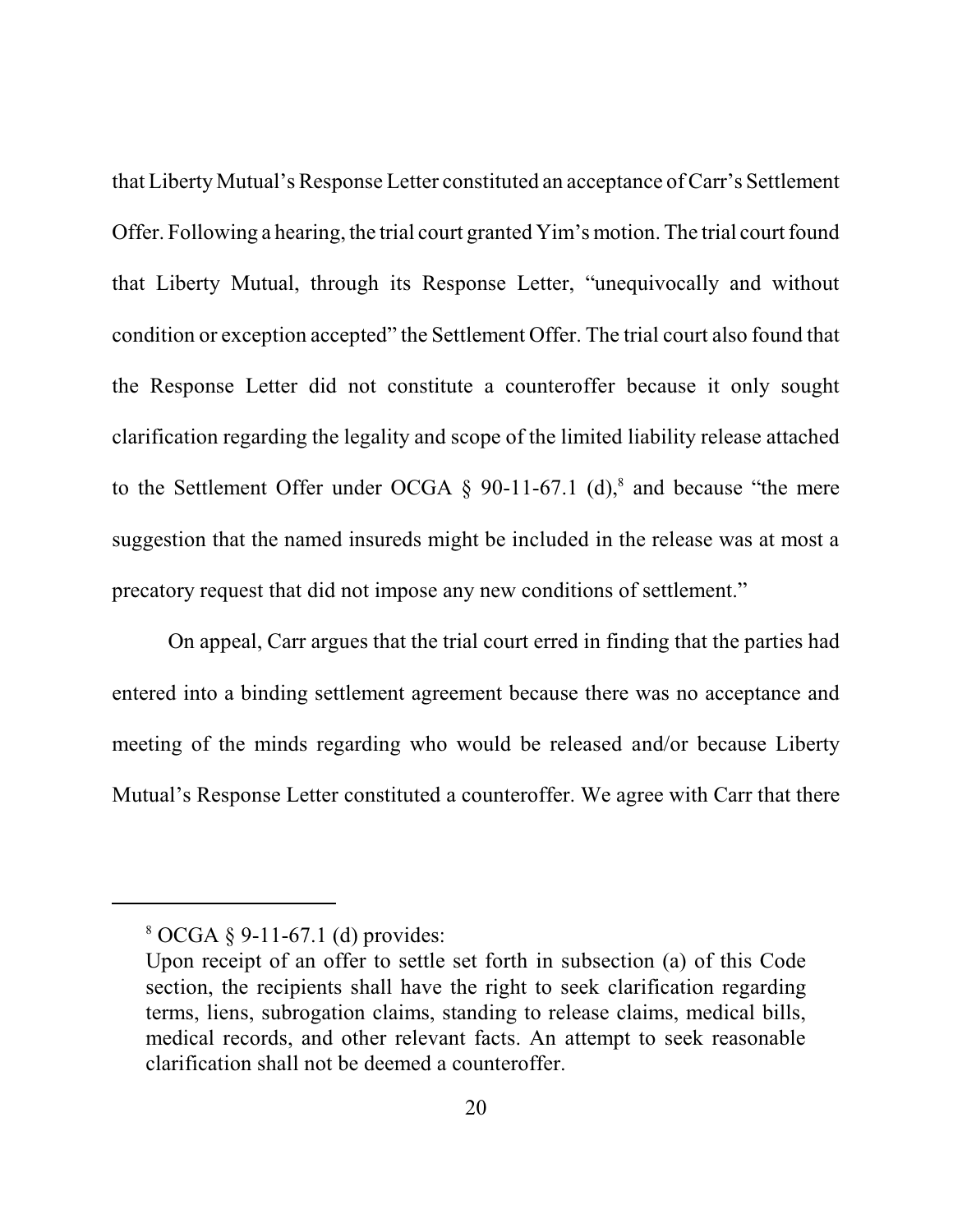was no acceptance and meeting of the minds, and thus no enforceable settlement agreement.

Under Georgia law, an agreement alleged to be in settlement and compromise of a pending lawsuit must meet the same requisites of formation and enforceability as any other contract. In this regard, it is well settled that an agreement between two parties will occur only when the minds of the parties meet at the same time, upon the same subject matter, and in the same sense. An answer to an offer will not amount to an acceptance, so asto result in a contract, unless it is unconditional and identical with the terms of the offer. To constitute a contract, the offer must be accepted unequivocally and without variance of any sort.

(Citation and punctuation omitted.) *Old Peachtree Partners v. Gwinnett County*, 315 Ga. App. 342, 345 (1) (726 SE2d 437) (2012). "No contract exists until all essential terms have been agreed to, and the failure to agree to even one essential term means there is no agreement to be enforced." (Citation and punctuation omitted.) *Moss v. Moss*, 265 Ga. 802, 802 (463 SE2d 9) (1995). See *Moore v. Farmers Bank of Union Point*, 184 Ga. App. 86, 87 (360 SE2d 640) (1987) ("A contract must include all of the material terms; a settlement does not exist until all of the essential terms have been agreed to. OCGA  $\S$  13-3-2.").

In determining if parties had the mutual assent or meeting of the minds necessary to reach agreement, courts apply an objective theory of intent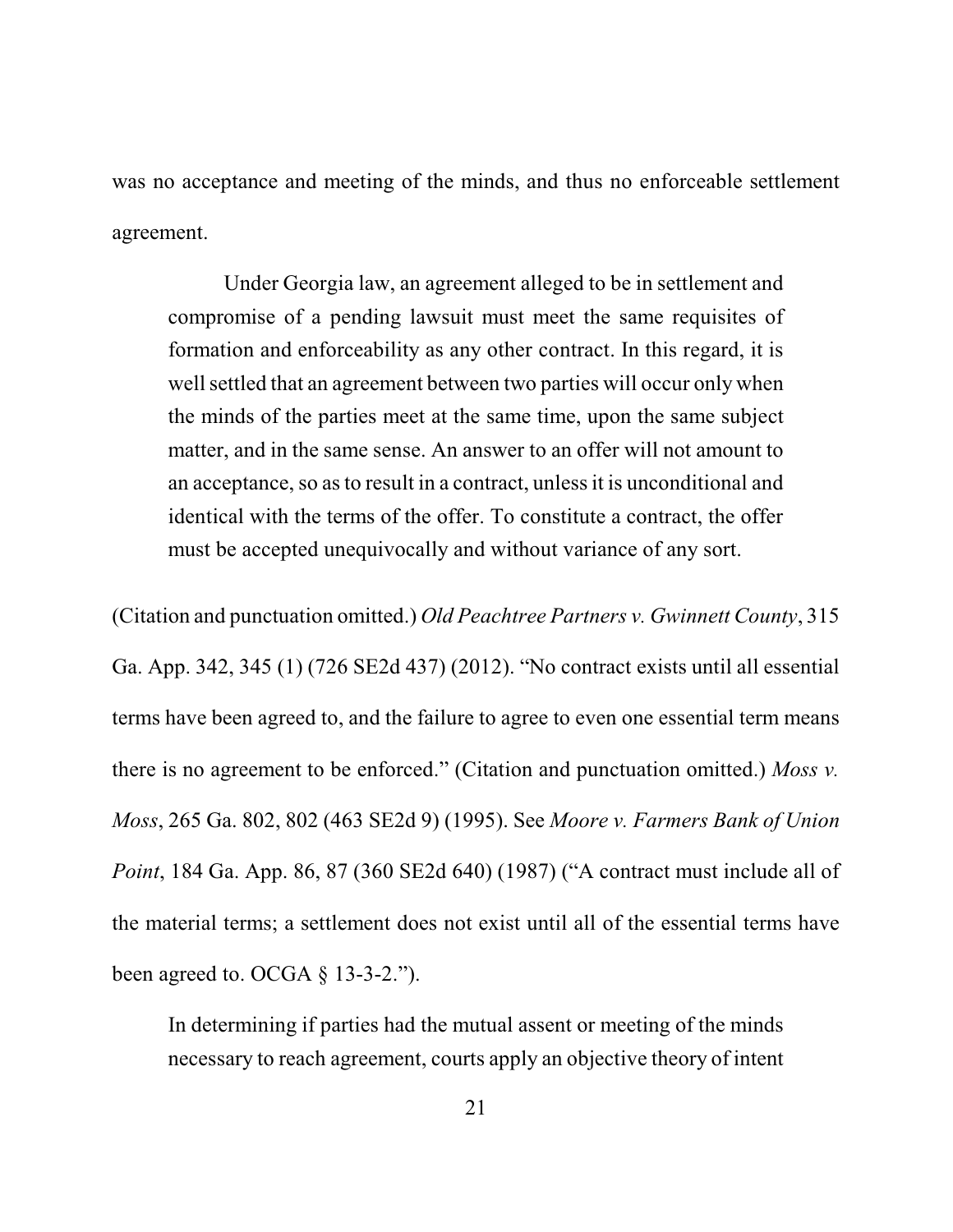whereby one party's intention is deemed to be that meaning a reasonable person in the position of the other contracting party would ascribe to the first party's manifestations of assent.

(Citation and punctuation omitted.) *Graham v. HHC St. Simons*, 322 Ga. App. 693, 695 (2) (746 SE2d 157) (2013). Guided by these principles, we turn to the record in the present case.

Carr's attorney made the Settlement Offer pursuant to OCGA § 9-11-67.1, "which governs pre-suit offers in suits involving tort claims arising from the use of a motor vehicle," and the Settlement Offer included the five material terms required by the statute, including a specification of the type of release that would be provided by Carr and the party who would be released if the settlement was accepted. *Duenas*, 347 Ga. App. at 441. See OCGA  $\S$  9-11-67.1 (a) (setting forth five material terms that must be included in settlement offer).<sup>9</sup> Furthermore, in setting out the settlement terms, Carr's attorney emphasized that the particular limited liability release form attached to the Settlement Offer, which released only Yim from Carr's bodily injury claims, was "the ONLY release that Ms. Carr will execute," and that "any request for a release of other persons or entities that are or may be liable will constitute a

<sup>&</sup>lt;sup>9</sup> See supra footnote 5.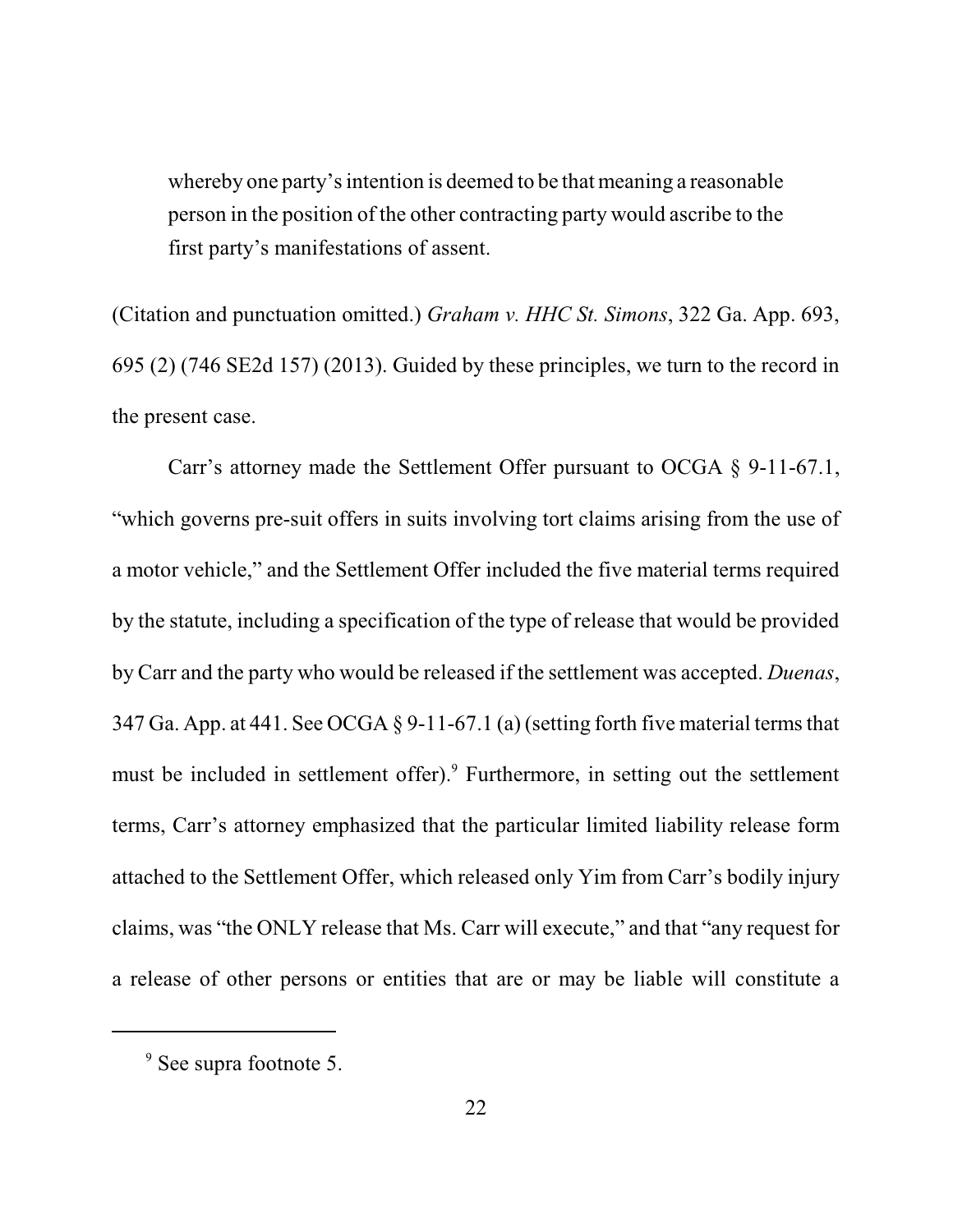rejection of this offer and a counter-offer to resolve claims against other potentially liable parties." Carr's attorney then reiterated in the June 14 letter to Liberty Mutual's representative that the Settlement Offer unambiguously specified that only Yim would be released and that Carr would not agree to the changes to the release suggested in the Response Letter.

Given thisrecord, a reasonable person in the position of Liberty Mutual would have understood that Carr considered the particular release form attached to the Settlement offer to be essential to her willingness to settle her bodily injury claims and that she would not agree to a settlement that released any parties other than Yim. See *Graham*, 322 Ga. App. at 695-696 (2) (applying objective theory of intent in addressing contract formation). Accordingly, we conclude that an essential term of the Settlement Offer was that only Yim be released from Carr's bodily injury claims. See *Duenas*, 347 Ga. App. at 442 (release of only bodily injury claims was a material term of settlement offer where "the Settlement Offer plainly stated that [the plaintiff] was only offering to settle his personal injury/bodily injury claims").<sup>10</sup> It follows that

<sup>&</sup>lt;sup>10</sup> See also *Cohen v. Dekalb County School Dist.*, No. 1:09-cv-1153-WSD, 2009 U.S. Dist. LEXIS 110078, at \*17-18 (N.D. Ga. Nov. 25, 2009) (confidentiality provision was essential term of contract, where party included such a provision in original offer and insisted upon its inclusion in subsequent communications); *Morrison v. Trust Co. Bank*, 229 Ga. App. 145, 148 (2) (493 SE2d 566) (1997) (provision for inspection of bank's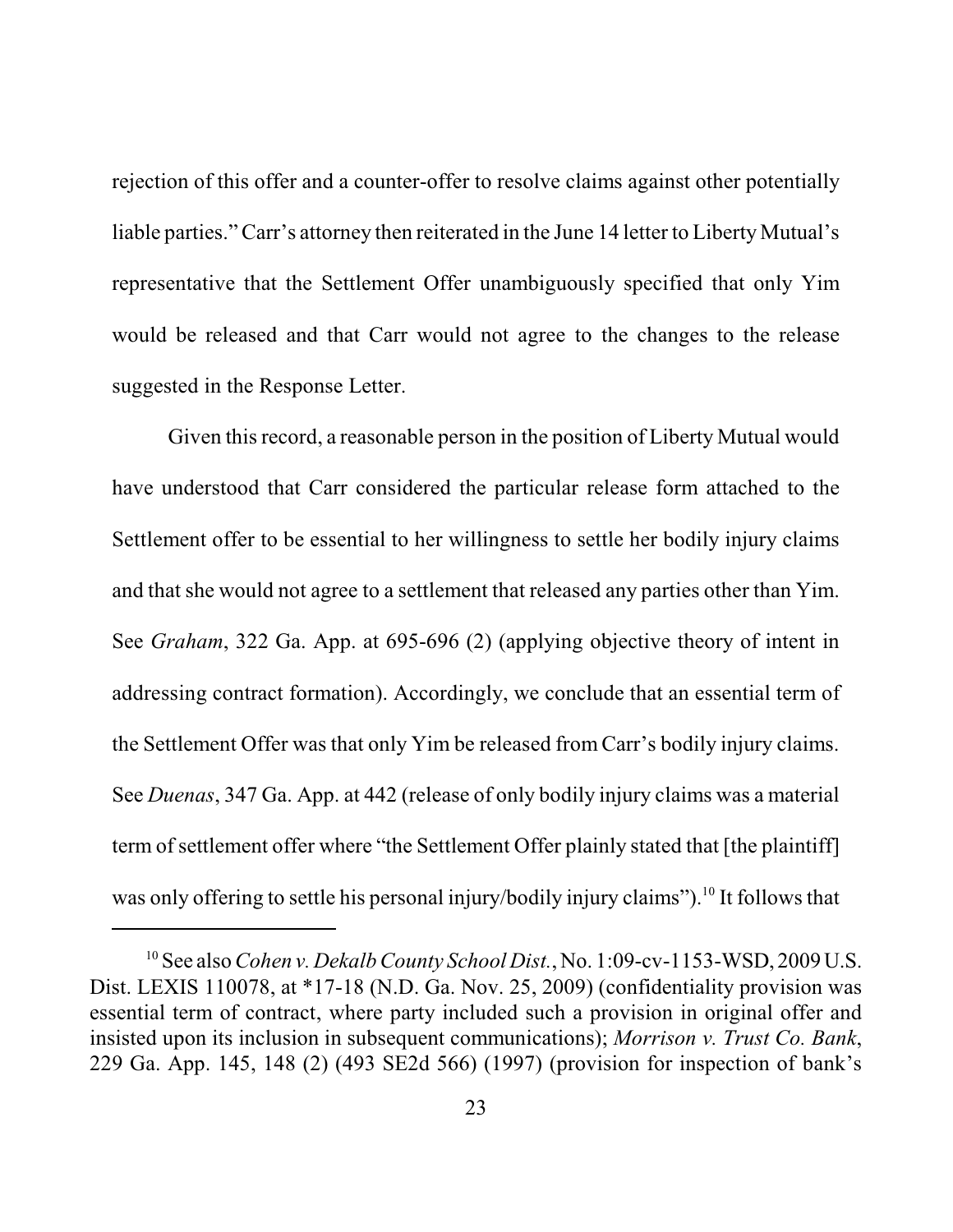for Liberty Mutual to accept the Settlement Offer and form a binding contract, it had to agree to the essential term in the Settlement Offer that only Yim be released from Carr's bodily injury claims. See *Duenas*, 347 Ga. App. at 442; *Morrison*, 229 Ga. App. at 148 (2). See also *Atkinson v. Cook*, 271 Ga. 57, 58 (518 SE2d 413) (1999) ("An acceptance must comply with the requirements of the offer as to the promise to be made or the performance to be rendered. This precept is based upon fundamental principles of private autonomy underlying contract law – primarily that an offeror is the master of his or her offer, and free to set the terms thereof.") (punctuation and footnotes omitted).

Construing the evidence in the light most favorable to Carr as the nonmoving party, we conclude that Liberty Mutual did not unequivocally accept the essential term of the Settlement Offer that only Yim be released. Rather, as reflected in the Response Letter from Liberty Mutual's representative and its inclusion of legal citations to OCGA § 33-24.41.1 (b) (2) and *McKeel*, 2015 U.S. App. LEXIS 12698, Liberty Mutual believed that the limited liability release should cover all of its insureds under the insurance policy, including Yim's parents. In the Response Letter,

books and records was material contractual term, where bank had removed the inspection provision from the proposed contract on two prior occasions and the other party had left the term in the proposed contract).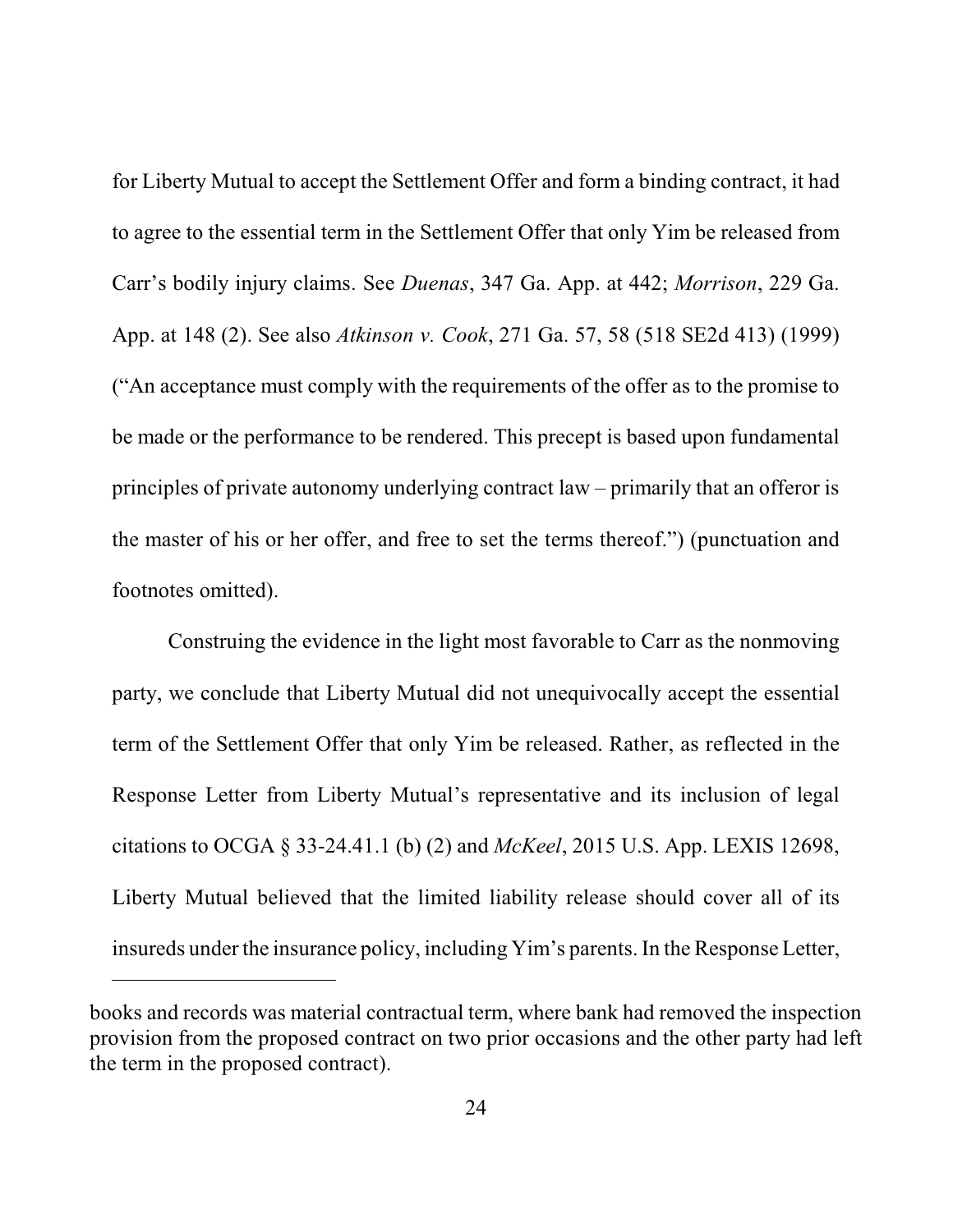Liberty Mutual's representative also asked Carr's attorney to "[p]lease contact me to further discuss your limited liability release in regards to our named insureds[, the parents]," reflecting, when read in context of the aforementioned legal citations, that Liberty Mutual wanted to negotiate with Carr's attorney over the inclusion of Yim's parents in the release. And, while elsewhere in the Response Letter, Liberty Mutual's representative purported to accept the Settlement Offer "without condition or exception," that language is not dispositive in light of the other language in the Response Letter reflecting the lack of agreement over the essential term in the Settlement Offer that only Yim be released. See *Johnson v. Martin*, 142 Ga. App. 311, 312 (235 SE2d 728) (1977) (no settlement reached, where first paragraph of attorney'sletter responding to offer "stated acceptance of the offer of settlement," but the third paragraph qualified acceptance of the offer by insisting upon release of other parties). Accordingly, we conclude that Liberty Mutual, through its Response Letter, failed to accept all of the essential terms of Carr's Settlement Offer unequivocally and without variance of any sort, and thus there was no meeting of the minds and no binding settlement reached by the parties. See *Duenas*, 347 Ga. App. at 442 (no settlement reached, where insurance company's representative did not unequivocally accept essential term of settlement offer that plaintiff would only release his bodily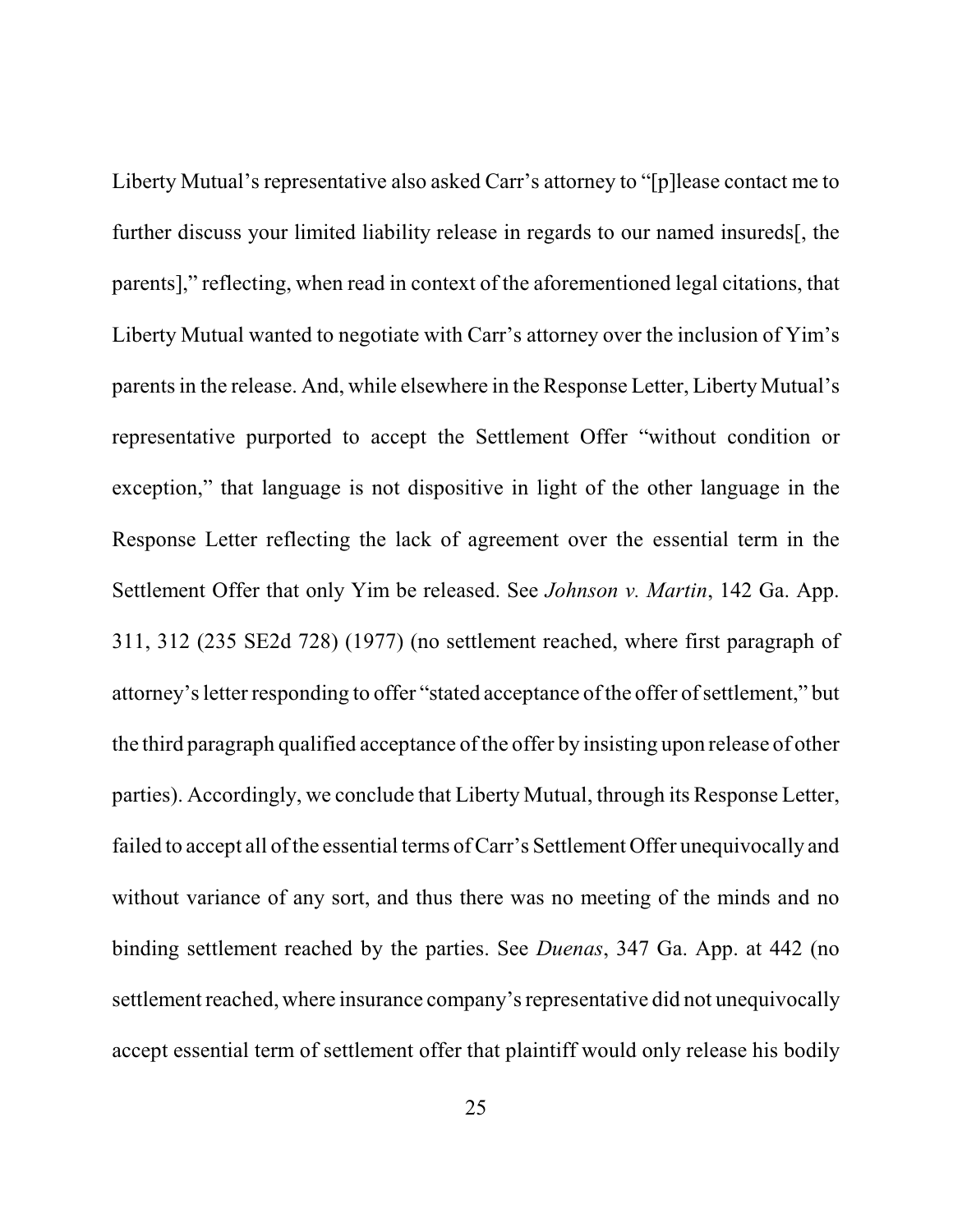injury claims); *Penn v. Muktar*, 309 Ga. App. 849, 850 (711 SE2d 337) (2011) (no meeting of the minds regarding settlement, where plaintiff's offer was conditioned on written release limited to bodily injury claims, but insurer would only agree to written release of all claims resulting from accident); *Kitchens v. Ezell*, 315 Ga. App. 444, 447-449 (1) (a) (726 SE2d 461) (2012) (physical precedent only) (no binding settlement agreement, where "the offer specified that if State Farm delivered the bodily injury release  $\lceil \cdot \cdot \cdot \rceil$  ... within 20 days of the settlement offer, then [the plaintiffs] would sign the release and the bodily injury claims would be settled," but "State Farm purported to accept the [plaintiffs'] offer to settle the bodily injury damage claims but submitted a non-conforming proposed release of any and all claims, including property damage") (emphasis omitted); *Anderson v. Benton*, 295 Ga. App. 851, 855 (1) (673 SE2d 338) (2009) (binding settlement never formed, where demand letter expressly limited which claims and parties the plaintiff intended to release as part of the settlement offer, but insurer required a broader release).<sup>11</sup> Compare *Hansen v*.

<sup>&</sup>lt;sup>11</sup> See also *Graham*, 322 Ga. App. at 697 (2) (no binding settlement reached, where parties never "agreed on the crucial element of consideration at the same time, in the same sense"); *Durham v. McLaughlin*, 286 Ga. App. 166, 167 (648 SE2d 495) (2007) ("Because the parties did not clearly agree on the specific terms of a settlement agreement at the pretrial conference, and since the defense later rejected and varied the terms of the plaintiffs' proposed settlement order, there was no meeting of the minds necessary for the formation of the alleged settlement agreement.").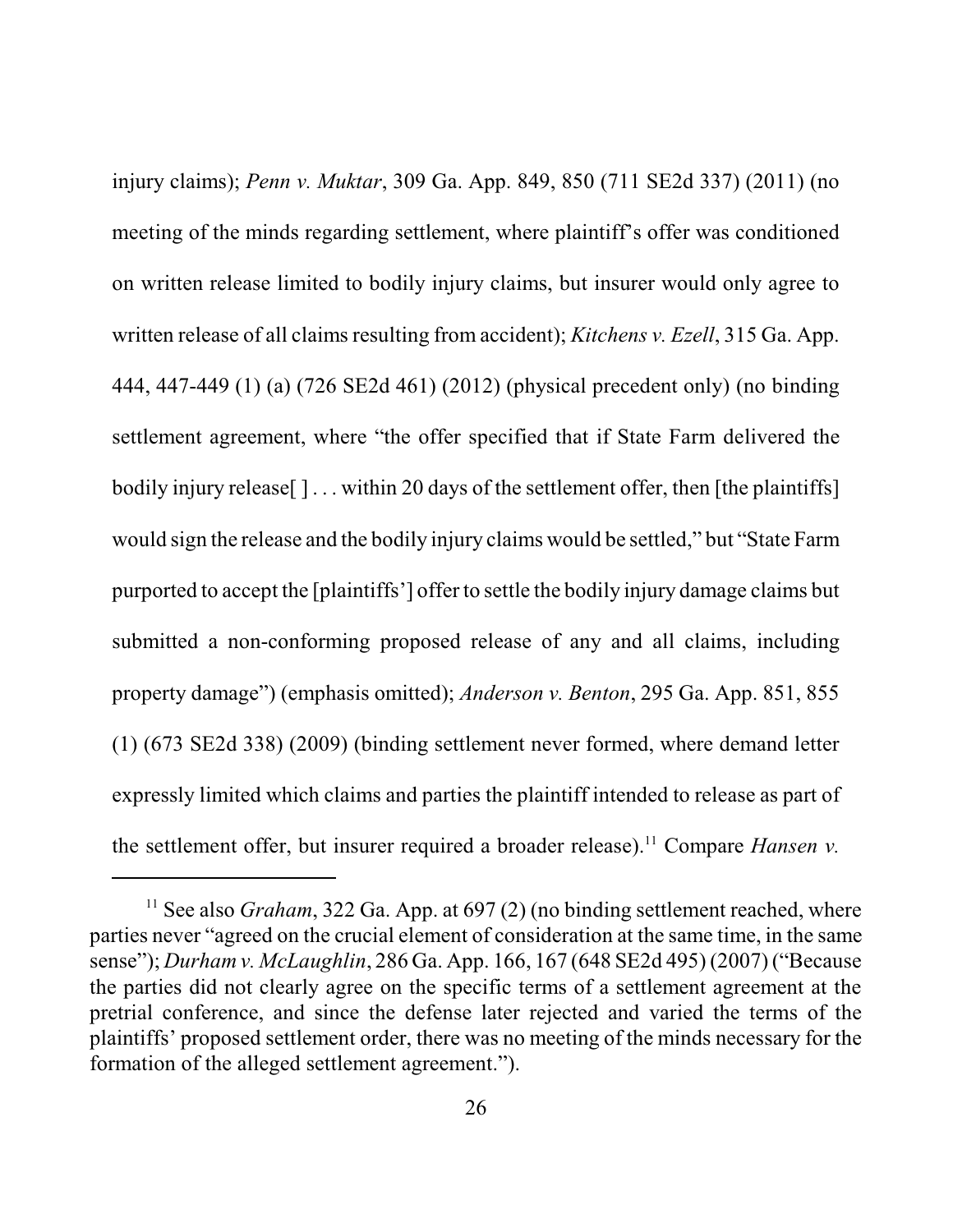*Doan*, 320 Ga. App. 609, 614 (1) (740 SE2d 338) (2013) (whole court) (binding settlement agreement formed, where in response to settlement demand, Liberty Mutual tendered the policy limits and delivered a draft limited release to the plaintiff's attorney "with the clear understanding that [the plaintiff's] attorney could tailor the release to fit his demand").

In determining that a binding settlement had been formed, the trial court found that Liberty Mutual was entitled under OCGA § 90-11-67.1 (d) to seek clarification regarding the legality and scope of the limited liability release attached to the Settlement Offer without transforming what would otherwise be an acceptance into a counteroffer. See *Grange Mut. Cas. Co. v. Woodard*, 300 Ga. 848, 857 (2) (B) (797 SE2d 814) (2017) (noting that "OCGA  $\S$  9-11-67.1 provides in subsection (d) that the recipient of a Pre-Suit Offer may seek 'reasonable clarification' on the topic of liens and other terms without transforming what would otherwise be an acceptance into a counteroffer"); *Partain v. Pitts*, 338 Ga. App. 298, 301 (787 SE2d 354) (2016) ("[A] mere request for confirmation does not constitute a counteroffer.") (citation and punctuation omitted). However, Liberty Mutual's Response Letter did not merely seek to clarify the limited release, for the Settlement Offer was plain and ambiguous with respect to the release being offered: Carr was offering the release of her bodily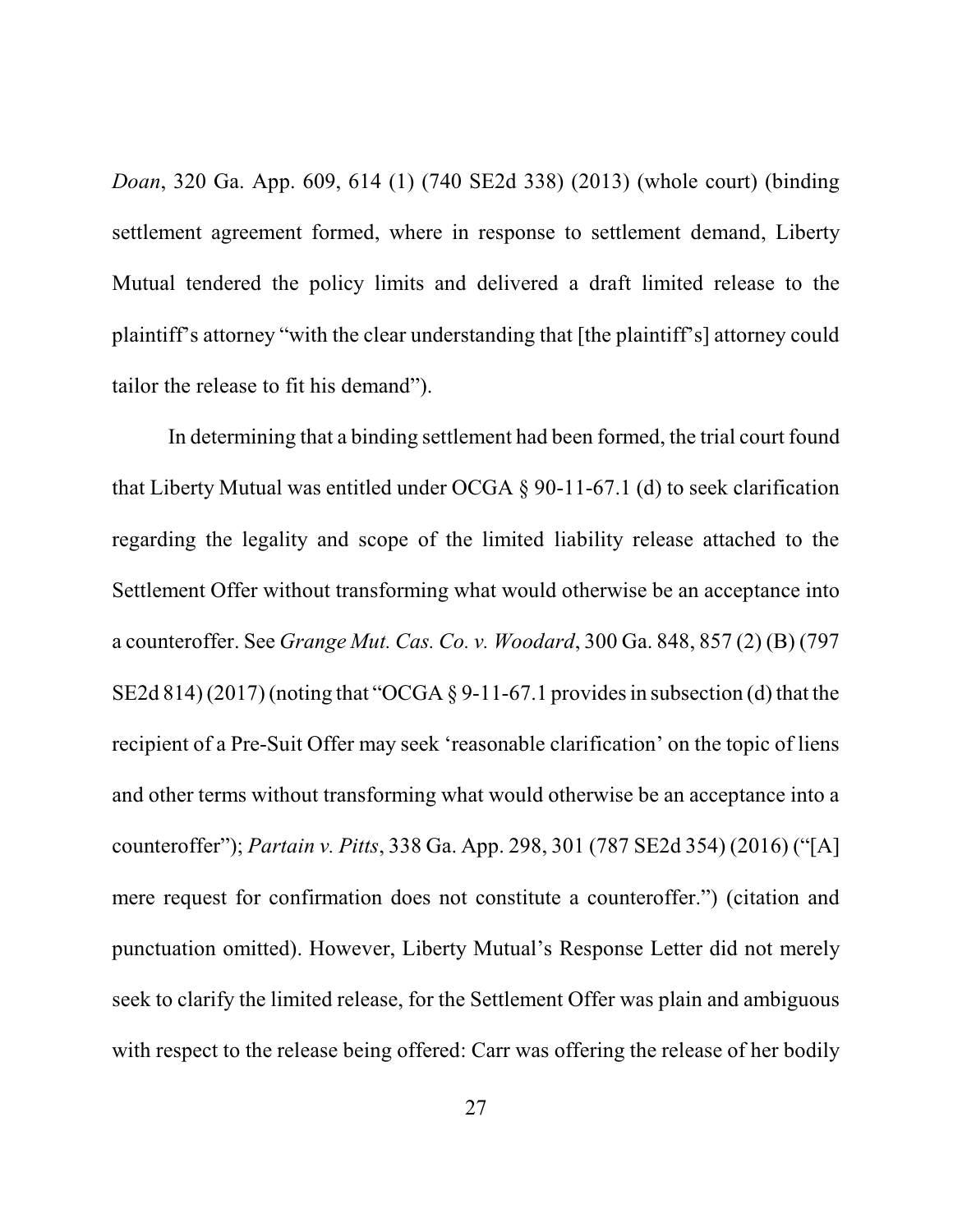injury claims against "JENNY JUNG YIM, and only JENNY JUNG YIM," and the limited liability release attached to the Settlement Offer was "the ONLY release that Ms. Carr [would] execute." The language of the Response Letter, including the referencestherein to OCGA § 33-24.41.1 (b) (2) and *McKeel*, 2015 U.S. App. LEXIS 12698, reflect that Liberty Mutual, rather than simply requesting more information from Carr's attorney, sought further negotiation over the essential term of the Settlement Offer that only Yim be released from Carr's bodily injury claims, with the goal of adding Yim's parents to the release. And, given the request for continued negotiation over the essential term of who would be covered by the release, Liberty Mutual's Response Letter did not constitute an unconditional and unequivocal acceptance of the Settlement Offer. Consequently, the trial court'sreliance on OCGA § 90-11-67.1 (d) was misplaced. See *McReynolds v. Krebs*, 290 Ga. 850, 853-854 (2) (725 SE2d 584) (2012) (rejecting argument that party responding to offer had merely made a request for additional information about liens, given the information that was already available to the party about that issue); *Hardnett v. Ogundele*, 291 Ga. App. 241, 243 (1) (661 SE2d 627) (2008) (pointing out that no binding contract is formed when agreement to an essential term remains unsettled).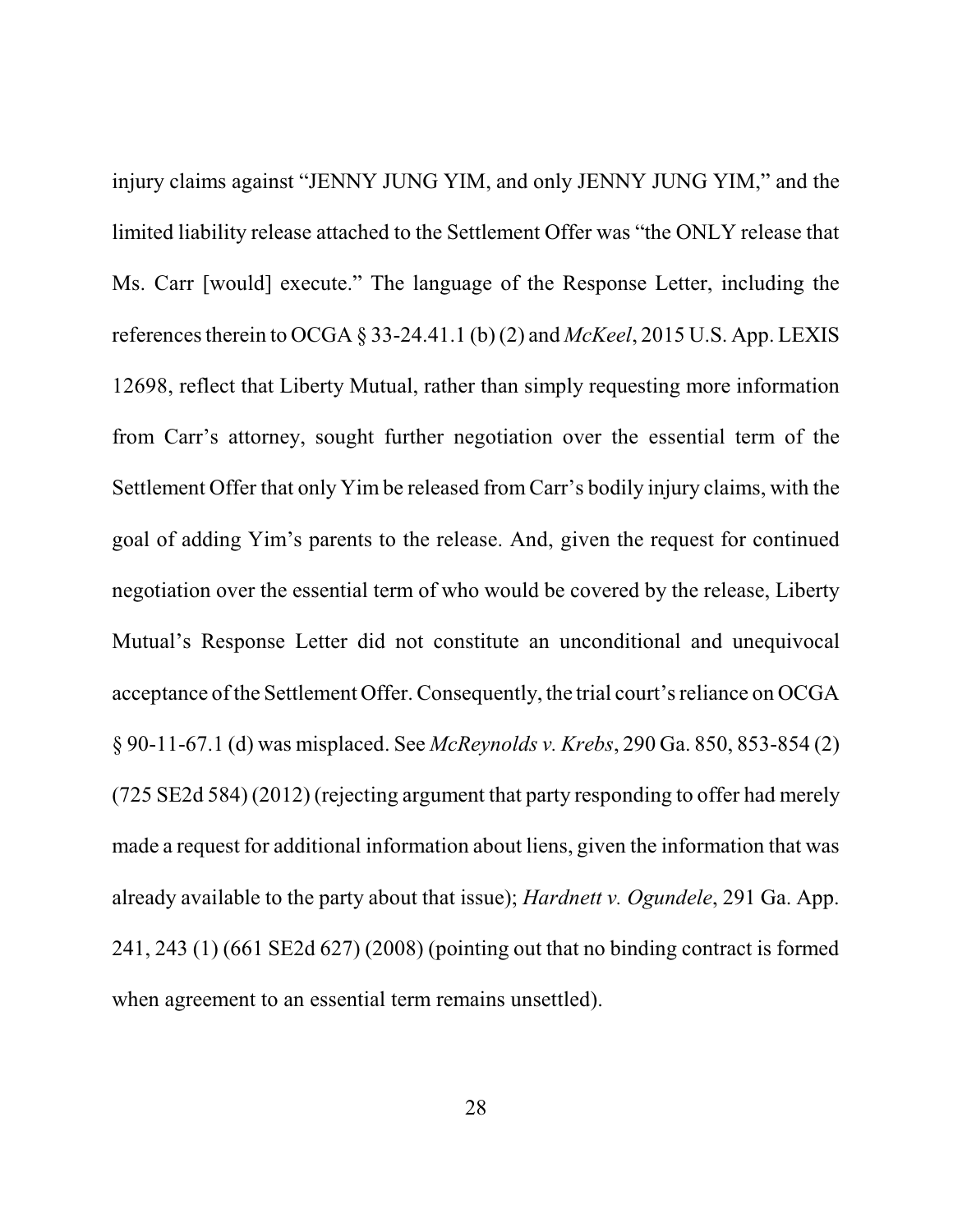The trial court also relied upon the legal principle expressed in several of our cases that the mere suggestion of an unacceptable form of release does not convert an acceptance into a counteroffer. But, in our precedent relying on that legal principle, the settlement offer did not require the other party to accept *a particular release* to effectuate the settlement; in those cases, "the presentation of a proper release in a form acceptable to plaintiff may have been a condition of defendant's performance but it was not an act necessary to acceptance of plaintiff's offer to settle for the policy limits." (Citation and punctuation omitted.) *Turner v. Williamson*, 321 Ga. App. 209, 214 (2) (738 SE2d 712) (2013). See id. at 213 (2) (noting that "[t]he terms of this offer were simple: execution of a limited liability release in accordance with OCGA § 33-24-41.1 in exchange for the policy limits");*Newton v. Ragland*, 325 Ga. App. 371, 375 (1) (750 SE2d 768) (2013) (terms of offer were simply that plaintiff "would execute a limited liability release pursuant to OCGA § 33-24-41.1 in exchange for the policy limits by a certain deadline"); *Smith v. Hall*, 311 Ga. App. 99, 99-101 (714 SE2d 742) (2011) (settlement offer did not specify how controversy would be terminated in return for the policy limits); *Herring v. Dunning*, 213 Ga. App. 695, 698 (446 SE2d 199) (1994) (whole court) (settlement offer was "silent as to the particular form by which [the plaintiff would] terminate the controversy with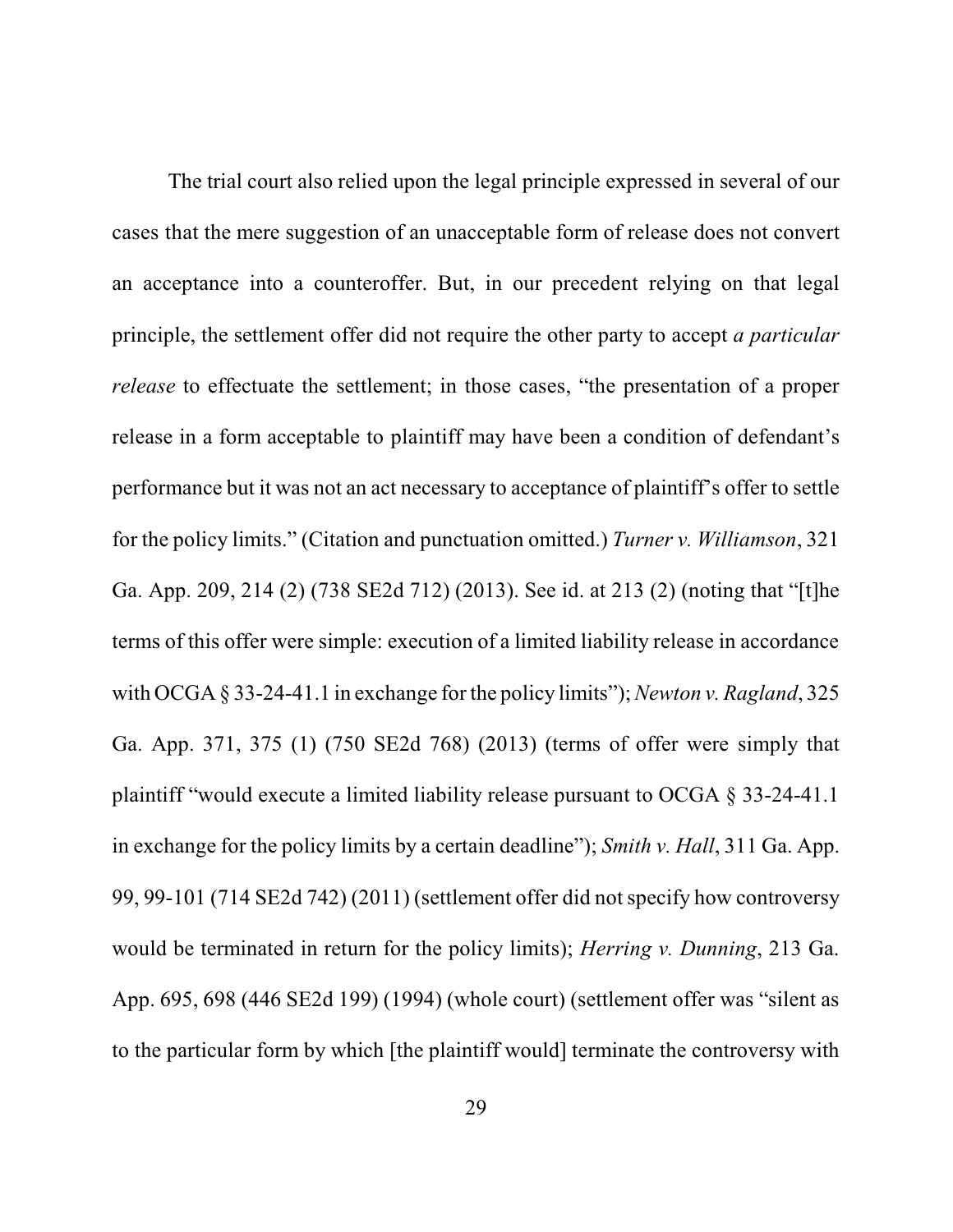the defendant"). Accord *Grange Mut. Cas. Co. v. Kay*, 264 Ga. App. 139, 142 (2) (589 SE2d 711) (2003) ("[T]he drafting of documents necessary to effectuate the settlement may have been a condition of the performance but it was not an act necessary to acceptance of the offer to settle.") (punctuation and footnote omitted). In contrast, where, as here, the offer specifies a particular release that is necessary for effectuating the settlement, there is no acceptance if the responding party does not accept that release. See *Duenas*, 347 Ga. App. at 442 (no binding settlement where plaintiff offered a limited liability release of only his bodily injury claims and there was no unequivocal acceptance of that specific offer); *Penn*, 309 Ga. App. at 850 (no unequivocal acceptance where plaintiff only offered a limited liability release of bodily injury claims and insurer failed to agree to that limitation); *Kitchens*, 315 Ga. App. at 447-449 (1) (a) (no settlement where offer required insurer to deliver release of bodily injury claims for plaintiffs to sign, but insurer delivered a broader release that also covered property damage claims); *Anderson*, 295 Ga. App. at 855 (1) (no settlement where offer expressly limited which claims and parties would be released, but insurer would not agree to those limitations and instead demanded a broader release). Because the Settlement Offer conditioned Liberty Mutual's acceptance on a particular limited liability release, the legal principle relied upon by the trial court